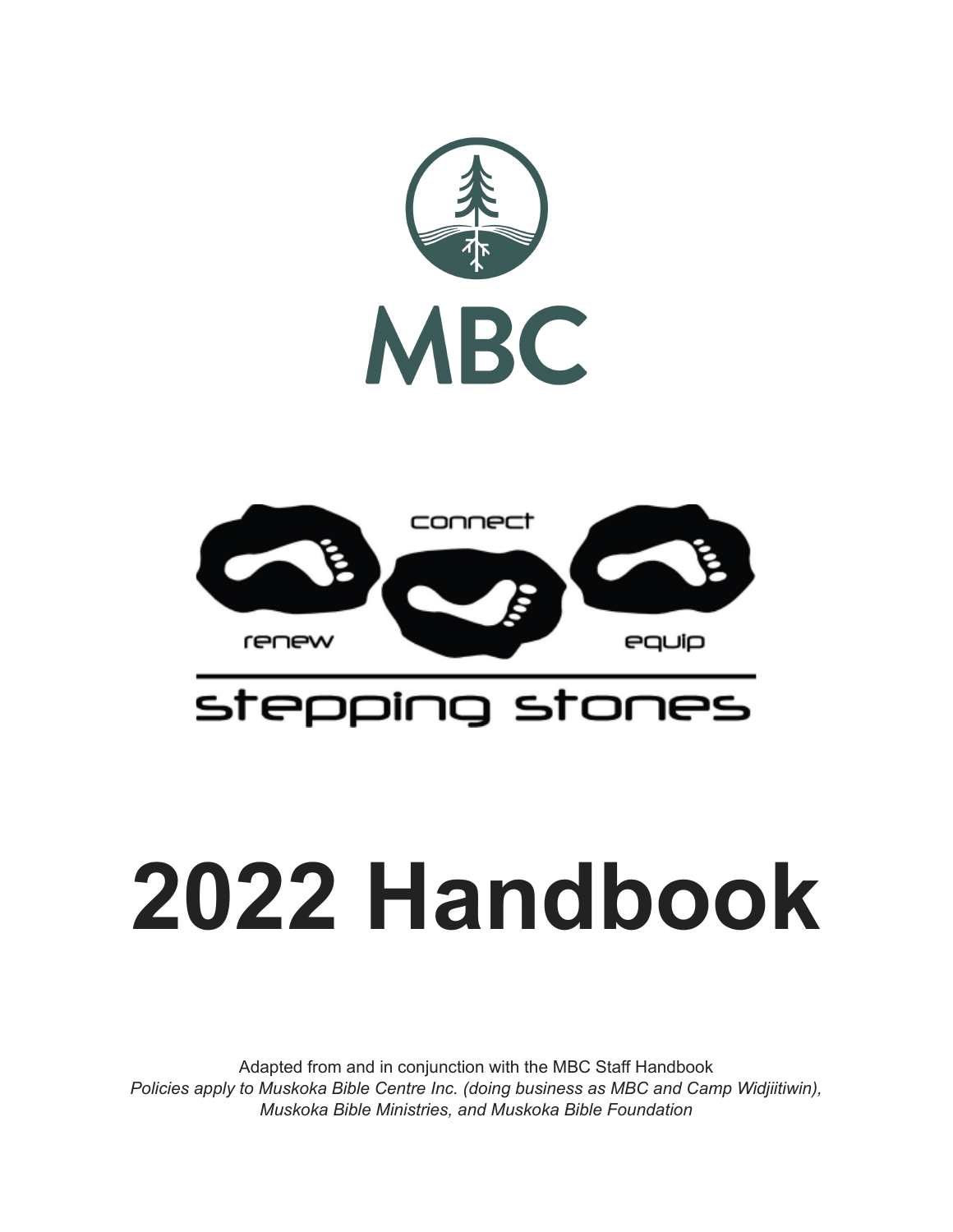## <span id="page-1-0"></span>**Table of Contents**

| <b>Table of Contents</b>                          |                |
|---------------------------------------------------|----------------|
| <b>Welcome</b>                                    | 4              |
| <b>MBC's History and Mission</b>                  | 5              |
| Why does this Matter?                             | 5              |
| What is Muskoka Bible Centre?                     | 5              |
| What does Muskoka Bible Centre do?                | 6              |
| <b>MBC's Values</b>                               | 6              |
| <b>Our Method</b>                                 | $\overline{7}$ |
| Key Result Areas (KRAs)                           | $\overline{7}$ |
| Key Success Factors                               | 8              |
| <b>CORE Competencies</b>                          | 9              |
| <b>Code of Conduct</b>                            | 10             |
| <b>Stepping Stones Overview</b>                   | 12             |
| <b>Structure</b>                                  | 12             |
| Expectations                                      | 13             |
| <b>Misconduct and Discipline</b>                  | 14             |
| Harassment                                        | 14             |
| <b>Child Protection Policy</b>                    | 15             |
| Social Media and Electronics Communication Policy | 15             |
| Appearance and Attire                             | 16             |
| <b>Uniforms and Attire</b>                        | 16             |
| <b>Staff Relationships</b>                        | 17             |
| Accommodations                                    | 18             |
| Curfew                                            | 18             |
| Days Off                                          | 19             |
| <b>Leaving Grounds</b>                            | 19             |
| <b>Personal Belongings</b>                        | 20             |
| <b>Friends/Family Visits</b>                      | 20             |
| Health & Safety                                   | 20             |
| <b>Use of Facilities and Equipment</b>            | 21             |
| Laundry                                           | 21             |
| Mail                                              | 21             |
| <b>Staff Discounts</b>                            | 21             |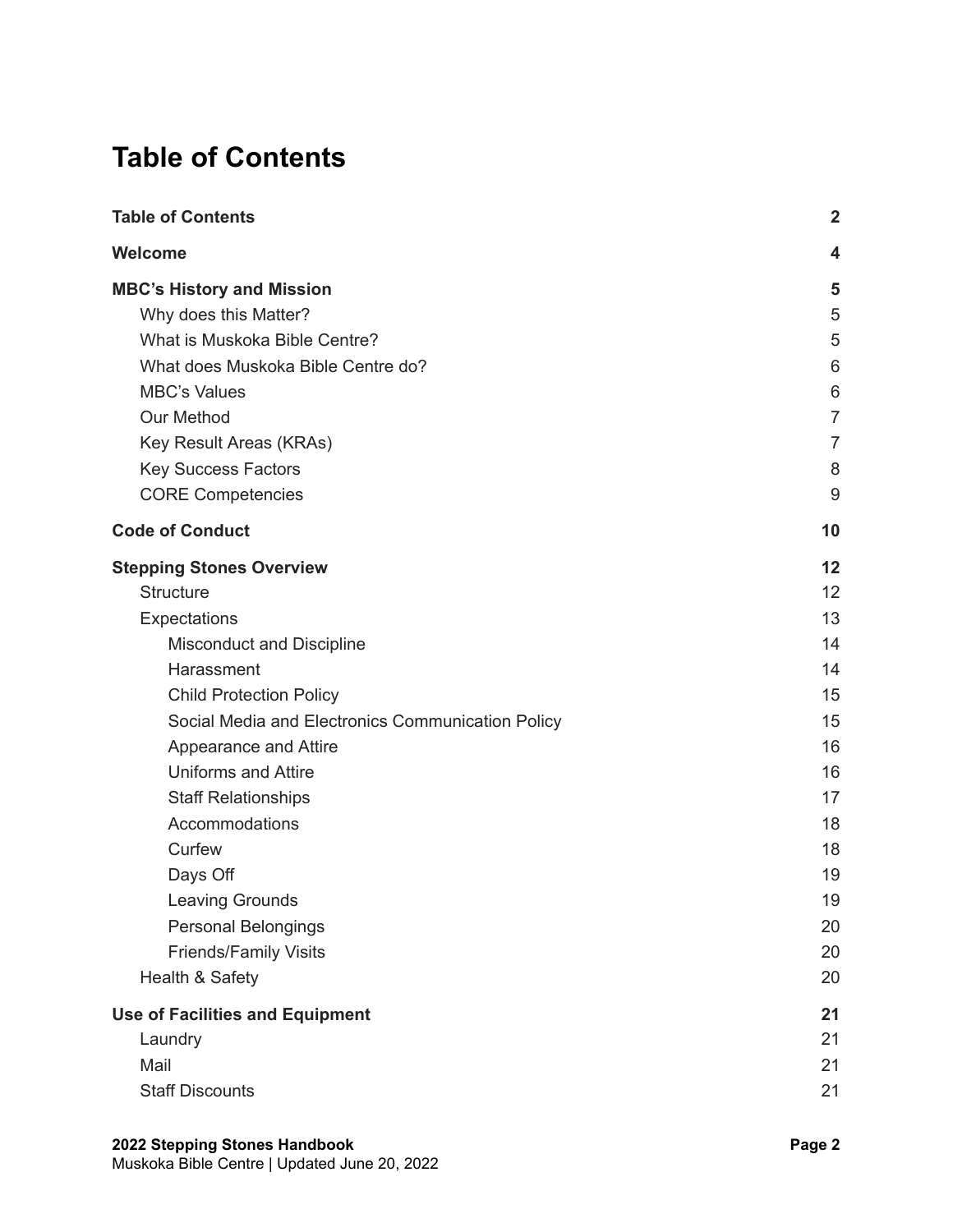| <b>Staff Lounges</b>                                        |    |
|-------------------------------------------------------------|----|
| <b>Vehicle Use Policy</b>                                   | 22 |
| Use of Personal Electronic Devices, Internet & Social Media |    |
| Out of Bounds Areas                                         | 24 |
| <b>Meals and Eating Arrangements</b>                        | 25 |
| <b>Summary</b>                                              | 25 |
| <b>Appendix I: Spring Crew</b>                              | 26 |
| Curfew                                                      | 26 |
| <b>Medication</b>                                           | 26 |
|                                                             |    |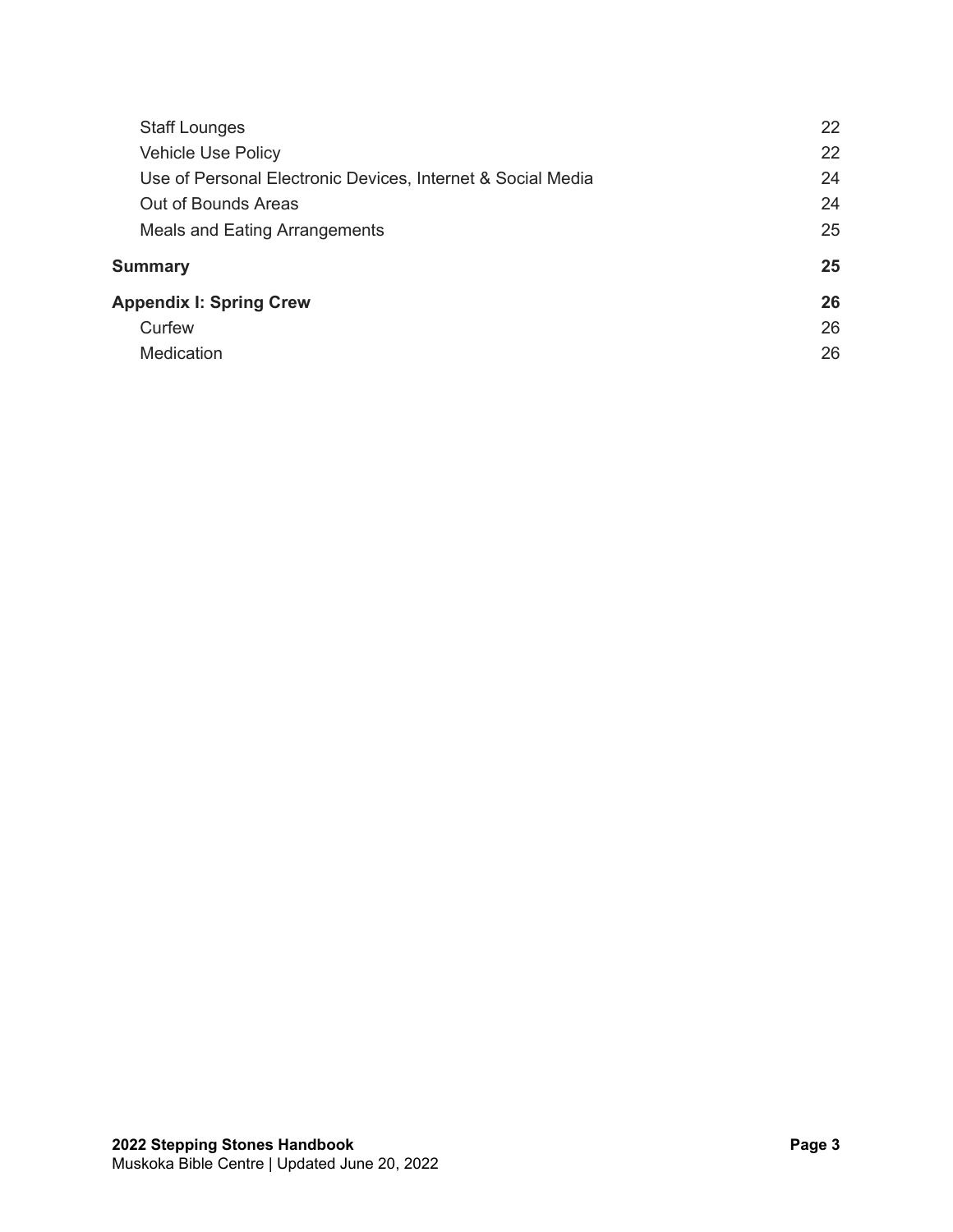## <span id="page-3-0"></span>**Welcome**

Well folks, you are entering into an experience like no other. You think you have a 'job'? Yes... but you also now have so much more! You have a new FAMILY.

More than 2 years ago the team at MBC embarked on a quest to discover our big 'WHY'. WHY does MBC exist? What should be our BIG THING? Well, we discovered that in many ways we were already doing the 'why' and doing it really well. We also discovered that this 'why' is perhaps now more important than ever.

So - why does MBC exist? Our team exists to deliver experiences that will serve as a catalyst for growing resilient, biblically rooted families!

And you are now part of this great big WHY.

You will not only help us grow resilient families, you will become part of a family that is seeking to become more resilient and increasingly rooted in God's truth.

COVID-19 has brought many challenges to teams like ours. And I can give you first person testimony that this MBC team has risen to these challenges and soared above the circumstances that sometimes seemed so dire.

This year you are joining this team, this family. Your experience will not always be easy but it will be formative. As you submit to this opportunity, God will use it to shape you more and more into the likeness of His Son, Jesus Christ.

Above all - our vision for you is that you will grow in resilience (staying power, bounce back-ability and such) as you immerse yourself in Biblical truth, spiritual community and service to our guests.

Thank you for your commitment to becoming part of this family. I trust that you will look back on your experience with thanksgiving (even for the hard times) as you see God's hand at work in your life. We thank God for sending you to us as a helper in our mission of growing resilient, biblically rooted families.

Your fellow servant in Christ.

 $\mathbb{K}^-$ 

John Friesen CEO Muskoka Bible Centre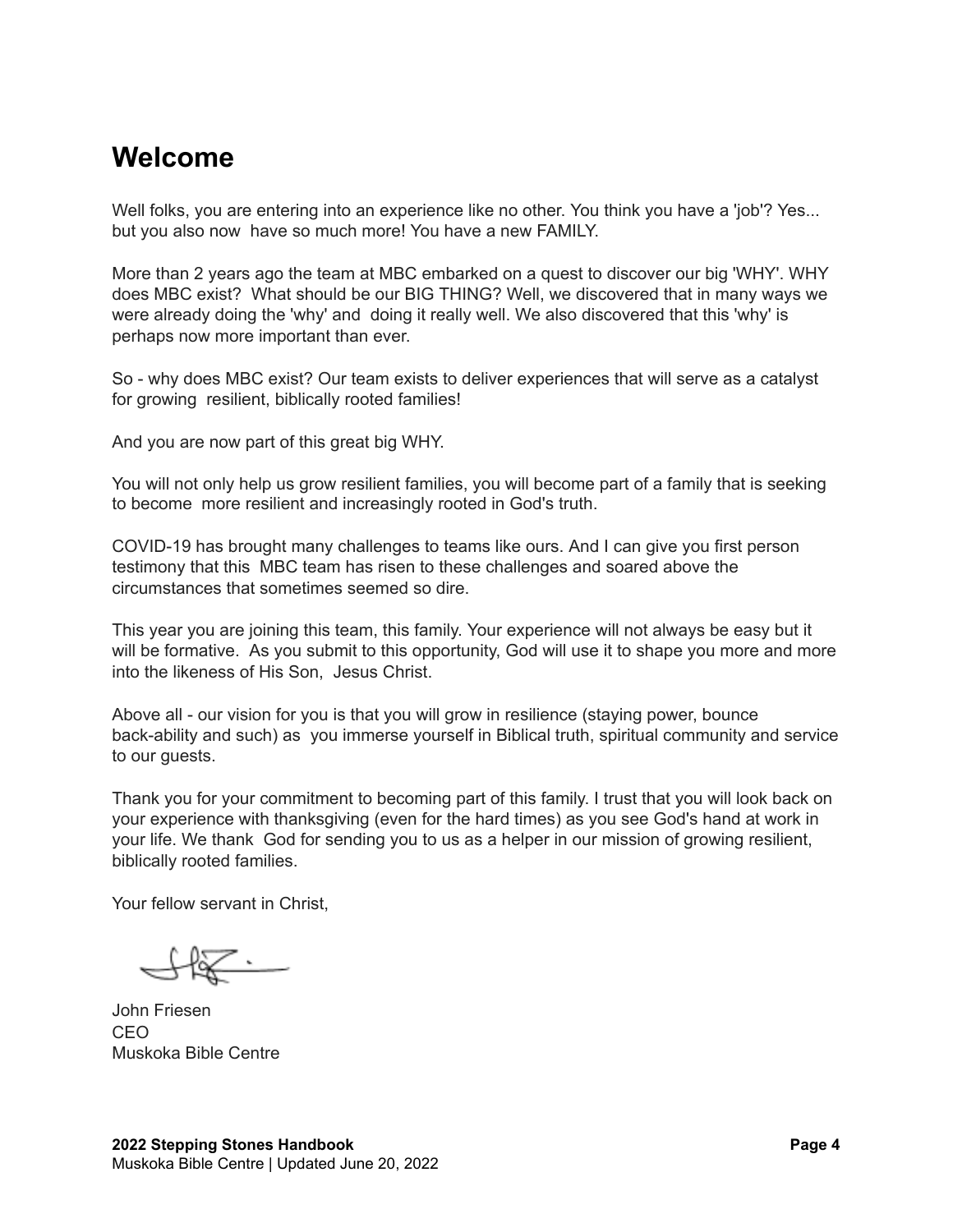## <span id="page-4-0"></span>**MBC's History and Mission**

#### *MBC exists to help grow resilient, biblically rooted families to the glory of God.*

<span id="page-4-1"></span>*Re-sil-ient: Able to withstand or recover quickly from difficult conditions*

#### **Why does this Matter?**

Society is facing an epidemic of loneliness, social isolation, anxiety and depression. The weakening of family function and kinship relationships, including extended family circles, are key contributors to this epidemic.

God's design for family is the only antidote for this crisis.

The Church's ability to reflect the glory and redemptive story of God through the testimony of resilient families is perhaps the greatest apologetic we can present to a hurting society. In essence, our **vision** is to help write a better story of family – to see resilient, biblically rooted families reflecting the glory and redemptive story of God in a society that so desperately needs to see this.

#### <span id="page-4-2"></span>**What is Muskoka Bible Centre?**

Muskoka Bible Centre is an independent, inter-denominational organization that was founded in 1930 by the Fellowship of Evangelical Baptists. While recognizing its roots in the Fellowship Baptist movement, we embrace and support the cultural diversity of Christ-centred Kingdom ministries and people in accordance with our statement of faith.

In order to properly run our ministry according to government regulation, we have several parts to our organization:

- Muskoka Bible Centre (MBC) handles all of the facilities and guest services like food, hospitality and recreation.
- Muskoka Bible Ministries (MBM) is a registered charity that operates the chapel ministry and children's & youth ministries which take place at MBC and Camp Widjiitiwin.
- Muskoka Bible Foundation (MBF) is a separate charitable entity that exists to financially support the ministry activities operated by Muskoka Bible Ministries.

It looks complicated, but we do things this way to make sure we are doing things correctly!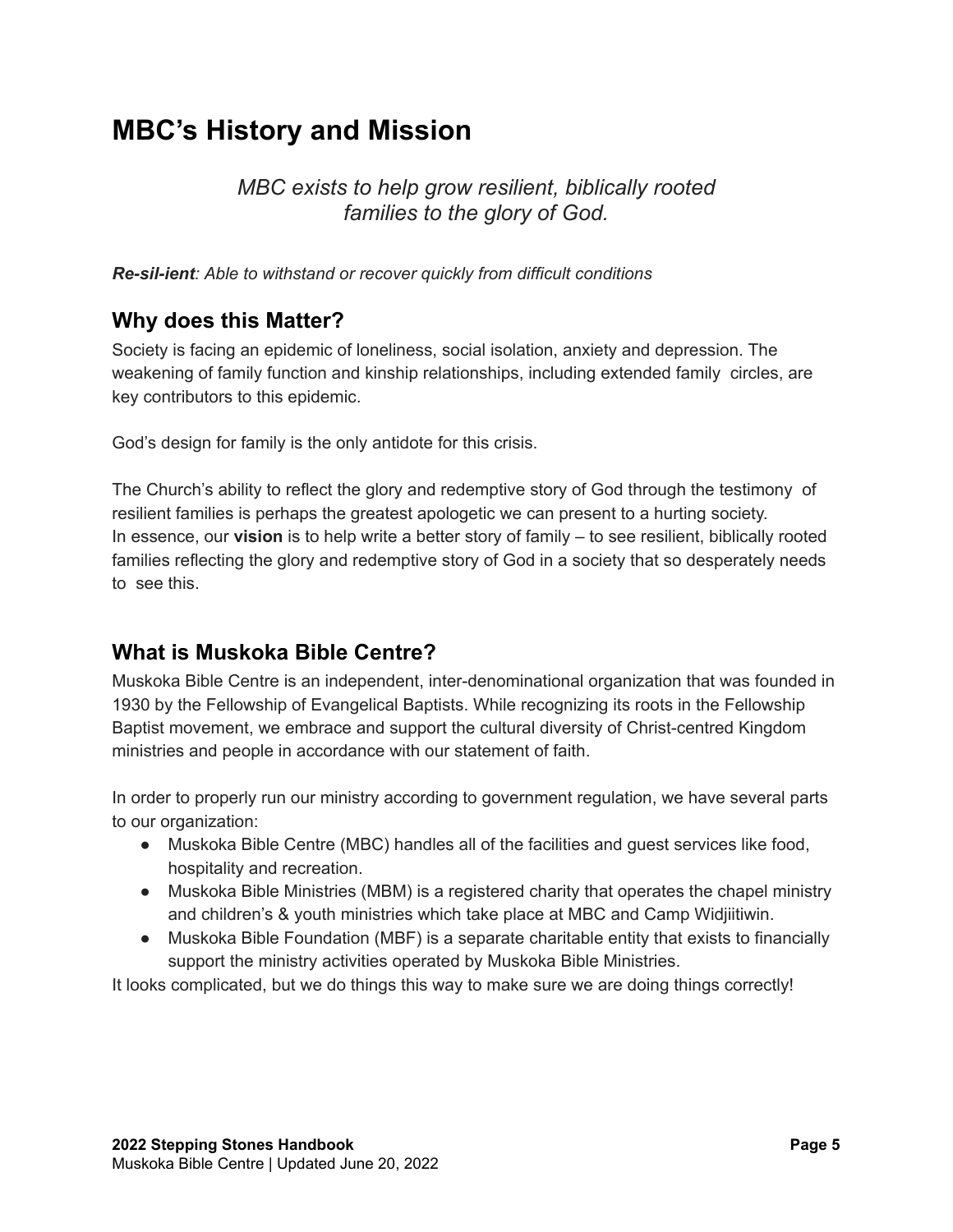#### <span id="page-5-0"></span>**What does Muskoka Bible Centre do?**

MBC operates a 230-acre conference and retreat centre in the Muskoka region of Ontario, Canada. MBC plans and executes an annual schedule of compelling community experiences in support of its overriding mission. **These experiences are focused on teaching the Word of God with an emphasis on encouraging and strengthening families**. MBC also offers the facilities and services of the centre to other like-minded ministry organizations in support of their spiritual retreat objectives.

#### <span id="page-5-1"></span>**MBC's Values**

As an organization, we uphold six key values that we believe will help us stay on mission. We will strive to increasingly live out the following principles as an MBC team and also use these as the building blocks for our guest learning experiences in the pursuit of our mission of growing resilient families. Some descriptions of what this means and related behaviours are identified below:

| <b>Core Value</b>                                         | <b>What It Means</b>                                                                                                                                                                                                                                          |
|-----------------------------------------------------------|---------------------------------------------------------------------------------------------------------------------------------------------------------------------------------------------------------------------------------------------------------------|
| <b>CHRIST</b><br><b>Centred</b>                           | To see Christ as the central figure in God's redemptive story. Our lives<br>are rooted in Him. (Colossians 1:15-20, Col 2:7)                                                                                                                                  |
| <b>Growing in</b><br><b>GRACE</b>                         | To grow continually in our expression of grace to one another – extending<br>to others consideration that may not be earned but that is reflective of<br>the grace we've been given by our Saviour, Jesus Christ. (2 Peter 3:18)                              |
| <b>Walking in</b><br><b>UNITY &amp;</b><br><b>ONENESS</b> | We will seek to walk in unity for the fulfillment of the common purpose we<br>have in Christ. (Ephesians 4:1-16) & strive to become one in spirit with<br>God and with our fellow believers. (John 17:11, Acts 4:32, Philippians<br>$2:2-3, 5$                |
| <b>Engaged in</b><br><b>COMMUNITY</b>                     | Prioritizing living in fellowship with other believers (the Church) and<br>together being an influence in our greater community for the sake of the<br>Gospel. (Hebrews 10:24-25, Romans 12:3-13, 1 Thessalonians 3:12)                                       |
| <b>SERVE together</b>                                     | Each one of us has been called by God to good works and acts of<br>service according to our gifts. We will diligently seek opportunities to<br>serve others at MBC, in our local community and globally as well.<br>(Colossians 3:23-24, 1 Corinthians 15:58) |
| <b>Practice good</b><br><b>STEWARDSHIP</b>                | We will maximize the best care and use of our God-given resources in<br>pursuit of our mission. (2 Corinthians 9:7, 1 Timothy 4:15, Col 3:23-24,<br>Luke 16:11, 1 Peter 4:10, 2 Corinthians 9:6-7)                                                            |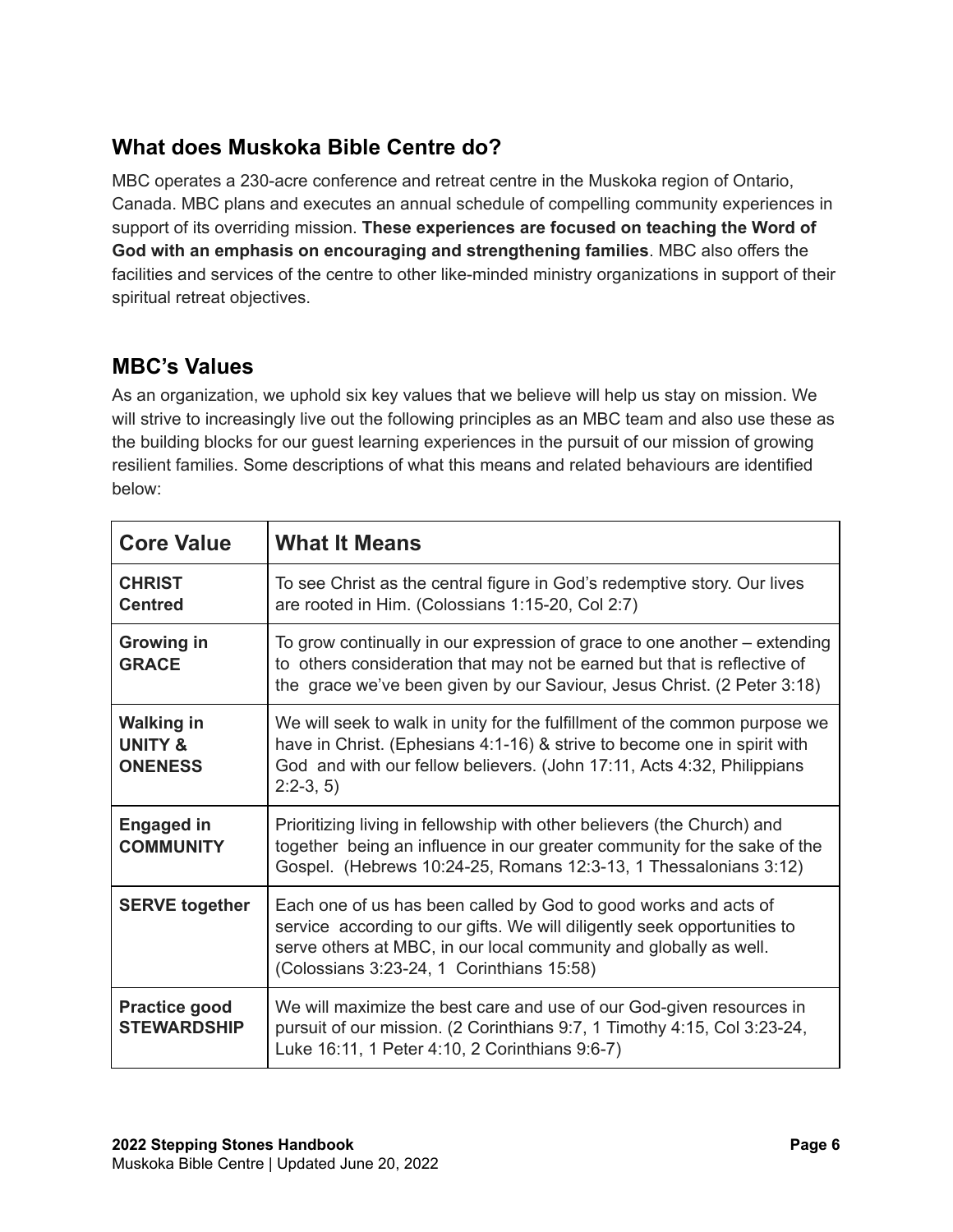## <span id="page-6-0"></span>**Our Method**

MBC will provide intentionally designed community based experiences where families can find hope and help. Our experiences will help families be:

- **Renew** themselves as they discover the compelling love and truth of God as revealed in Scripture. (*Creating space for connecting with God and using His Word as our foundational ministry tool*)
- **Connect** with one another in meaningful *community* experiences (*Opportunities for connecting at meal times, by playing together, campfire conversations and more!*)
- **Equip** themselves and others to navigate through the various stages and challenges of family life, directed by the truth of God's Word. (*Equipping seminars and experiential learning opportunities designed to build family resilience*).

## <span id="page-6-1"></span>**Key Result Areas (KRAs)**

This mission will be accomplished in ever increasing measure as we focus on these '**key result areas'**:

- **1. SUBJECT MATTER EXPERTISE: 'We will be curators of biblical content in support of Resilient Family Development'**
	- **●** We will increase our efforts in researching and understanding the predictors/practices of resiliency in families, particularly in faith formation within families over the long term.
	- **●** We will become a robust, *theologically sound* resource for families, other ministries and churches in the subject matter of growing resilient families.
- **2. The EFFICACY of the design and delivery of experiences for MBC families:**
	- We will put new effort into the design, delivery and measurement of effective learning experiences direct to families at MBC
	- We will increase the number of intentionally designed 'programmed' experiences for families in the non-summer season.
	- We will increase our year round discipleship impact on our youth staff members to prepare them for growing resilient, biblically rooted families in the future.
- **3. COLLABORATION – 'Stronger Together'** *Ef-fi-ca-cy: the ability to produce a desired or intended result*
	- We will initiate efforts to drive collaboration among fellow ministries and churches that are also burdened by the need to grow resilient families; believing that together we can more effectively accomplish such an expansive vision.
	- We will be innovative in seeking to support church leaders in their own family experiences and in their efforts to encourage families within their communities.

#### **4. World Class HOSPITALITY**

- We will maximize our Muskoka location to bring a sense of wonder and beauty to our guests.
- Exceptional mealtime experiences:
	- Family time around the table Let us do the cooking!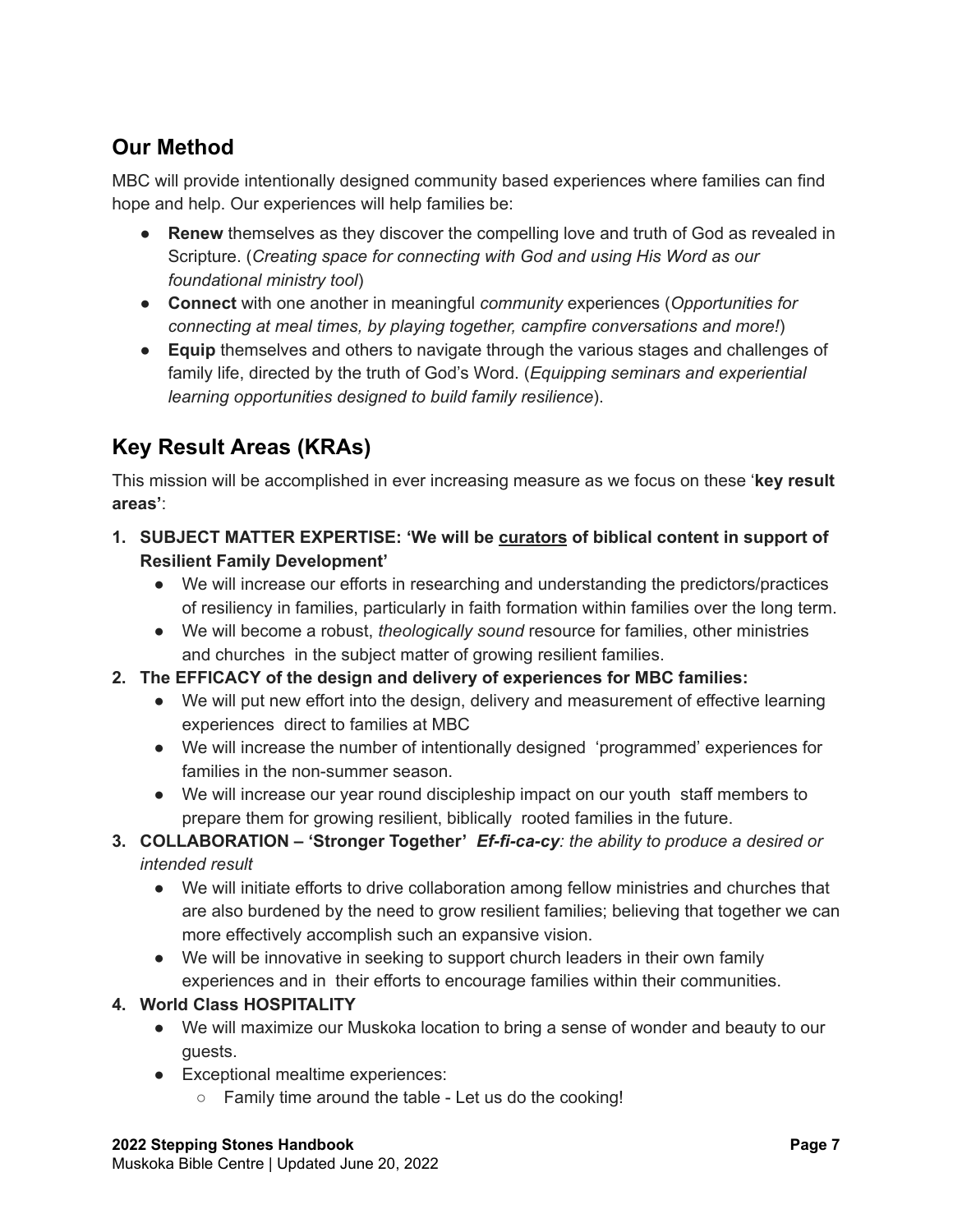- Delicious home-style meals
- Menu and price points to meet the needs of guests.
- Engaging recreation experiences:
	- Fun together, building camaraderie without apology!
	- Deliberate learning experiences (trying new things together)
	- Time together for informal connections fishing together, etc.
- Outstanding facility and operations:
	- A well-oiled machine
	- Rooms and amenities designed to meet the needs of our guests
- Service With Excellence Every Time! (S.W.E.E.T.):
	- **Tangibles** providing hands-on examples of quality *(that noticeable touch of care...)*
	- **Empathy** providing caring individualized attention
		- *(putting yourselves in the shoes of the guest...)*
	- **Assurance** being both courteous and knowledgeable, conveying trust and confidence.

*(look and act like you are the best at what you do!)*

- **Reliability** providing the promised service consistently *(providing excellence over & over again...)*
- **Responsiveness** willingness to help and provide prompt attention *(standing on the balls of your feet!)*

#### <span id="page-7-0"></span>**Key Success Factors**

#### **HIGH LEVEL Accountabilities**

We want to THRIVE in accomplishing our mission, not just SURVIVE! The following statements describe the internal accountabilities, standards and competencies we will seek to measure up to on a continual basis.

#### *COMPELLING CAUSE*

- MBC will have clarity of mission, vision and guiding values with a constant focus on guest impact and results.
- We will provide a clearly defined level of quality service, anticipating the needs of our guests and consistently over delivering on promised services.
- We will provide safe and proactively maintained places of beauty; well-equipped to support ministry activities.

#### *POSITIVE COMMUNITY*

- We will be led by engaged, motivated, competent and supported staff and volunteer communities.
- Our people will work in their area of strength and be complemented by others to build balanced, effective teams.
- Our people will thrive in environments where trust, compassion, stability and hope are paramount.
- We will build trust by consistently communicating plans, activities and results to our

#### **2022 Stepping Stones Handbook Page 8**

Muskoka Bible Centre | Updated June 20, 2022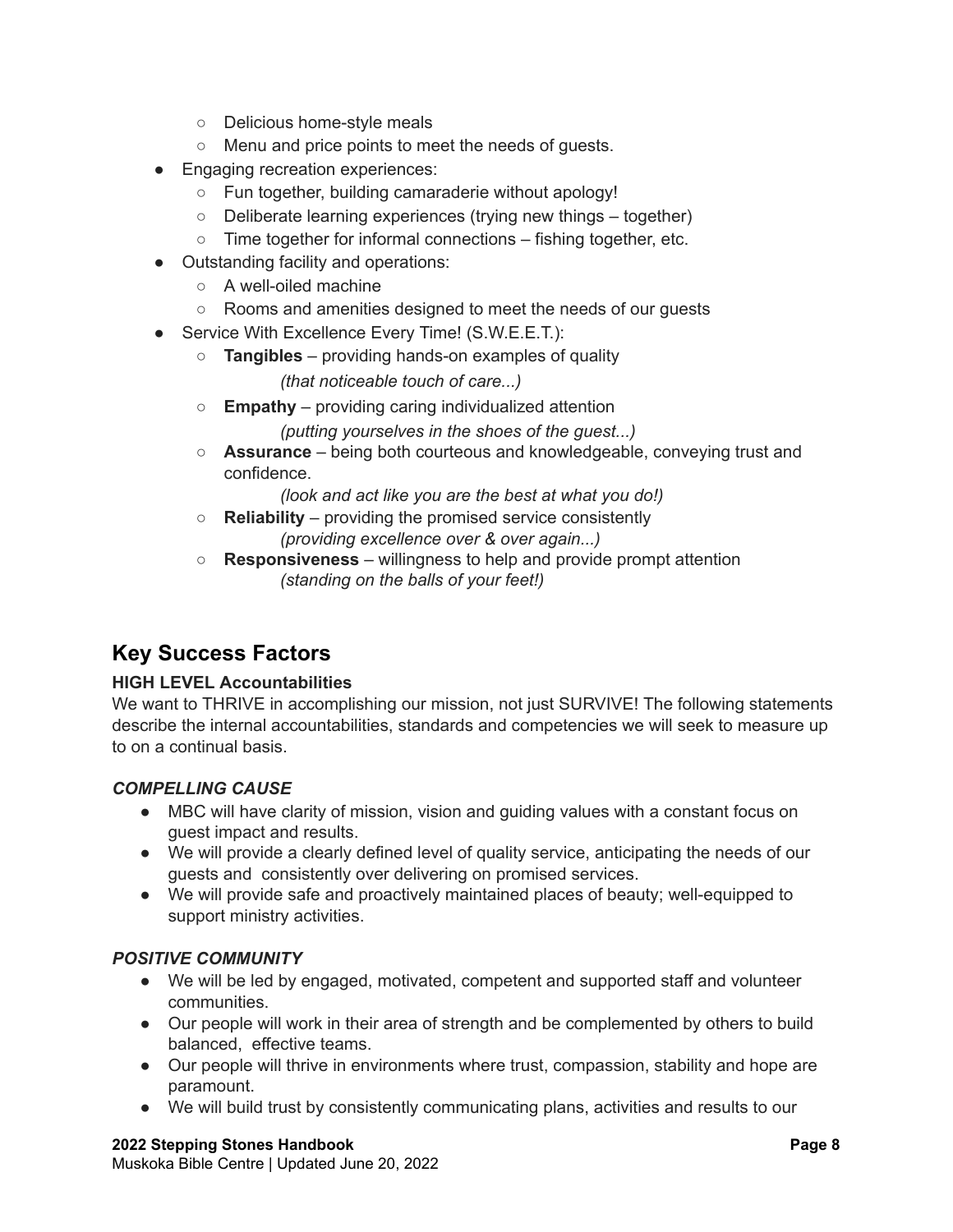constituents.

● We will work hard to ensure the safety of all guests and staff, in accordance with Health & Safety Standards.

#### *SUSTAINABLE CORPORATION*

- We will administer our God-given resources with faithfulness, integrity and transparency
- We will demonstrate a disciplined approach to financial management ensuring prudent, consistent operating practices.
- We will avoid deferred maintenance and plan for proactive annual capital reinvestment, supporting ministry priorities.
- We will build and utilize systems and procedures to avoid recurring crisis.
- We will give the glory to God at all times, giving thanks for His guidance, provision and spiritual fruit.

#### <span id="page-8-0"></span>**CORE Competencies**

There are a few things that we want to do really, really well:

- **Compelling Programming:** High impact, quality interactive experiences that serve to accomplish the mission.
- **Top of Mind Awareness:** Achieving a 'top of mind' awareness among our defined target markets for each of our experience opportunities
- **Excellence in Service:** Relentless pursuit of excellence in service to our guests based on 5 determinants: *tangibles, empathy, assurance, reliability, responsiveness*
- **Constant Feedback:** We will consistently measure our desired outcomes against the guest experience
- **Continuous Improvement:** We will be rigorous in constantly improving our effectiveness in accomplishing the mission and desired outcomes. *Kaizen!* 改善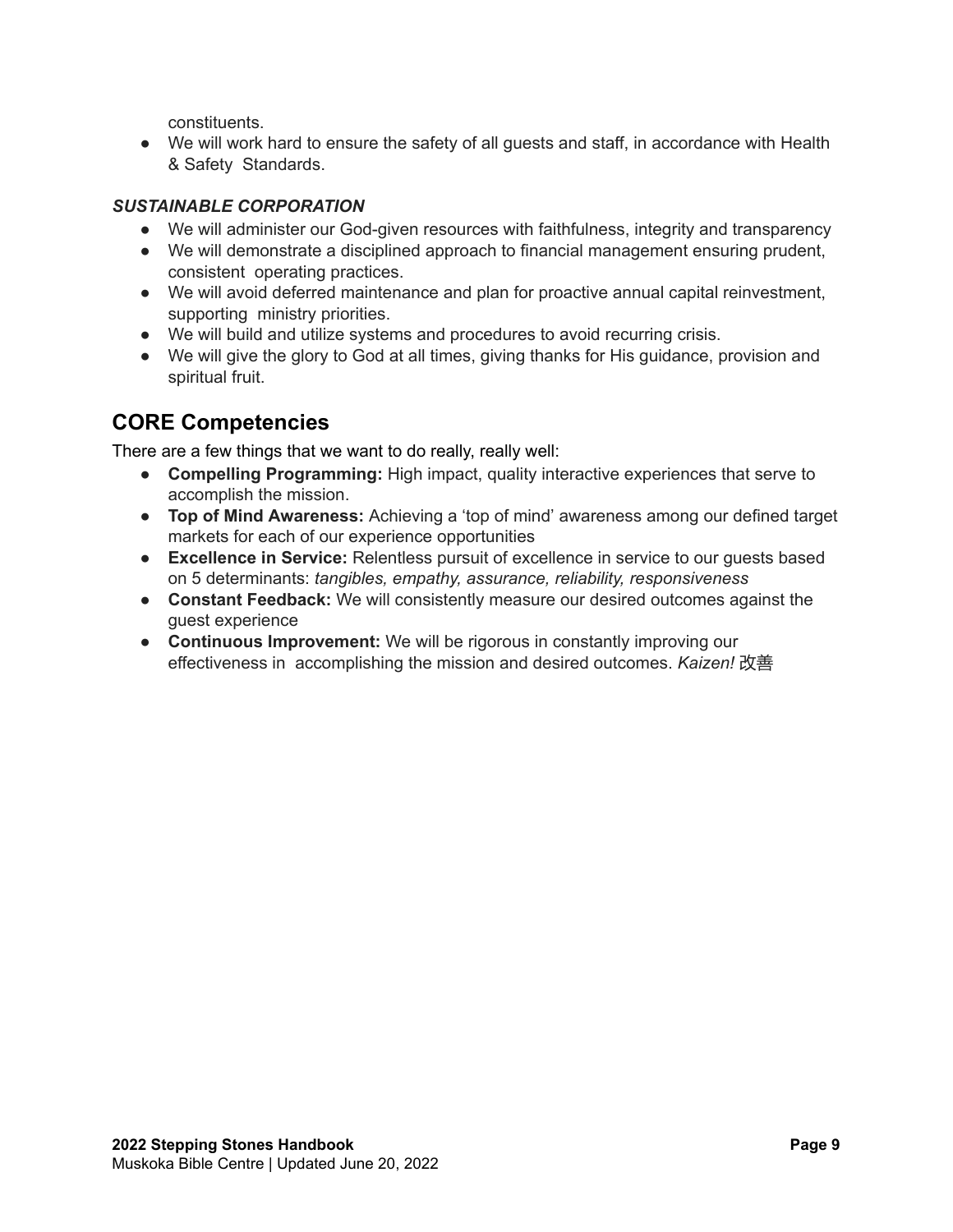## <span id="page-9-0"></span>**Code of Conduct**

Our mission as a conference, camp and retreat centre is to bring ultimate glory to God and His Kingdom. In this context it is of paramount importance that our staff members conduct themselves in a way that is honouring to men and above all—honouring to God. Therefore, all staff members serving at MBC are required to abide by certain standards and practices. Specifically, MBC considers the following conduct to be inappropriate in our context as a Christ-centred ministry organization:

- Abusive behaviour of any kind (e.g. foul language, blatant insubordination, etc.)
- Malicious acts, immoral sexual comments, physical aggression or threat to the safety of others.
- Any sexually intimate behaviour outside of Marriage, as defined in the MBC Statement of Faith
- Use of illicit drugs
- Abstinence from tobacco, cannabis, Vaping or alcohol
- Criminal activity of any kind
- Theft and fraud
- Lying or deceit
- Acts of Discrimination or Harassment against staff or quests (see policy)
- Disregard for MBC policies.

Participation in any of the above by staff *on or off* MBC property, and by any means (physical, verbal, text, email, social media, etc.) may initiate investigation and appropriate disciplinary action, as necessary.

Furthermore, we encourage all staff to practice wisdom and careful judgment in the exercise of personal freedom. This includes things such as the responsible use of time and material resources, the honest pursuit of spiritual growth—including attendance at staff bible studies and chapel when possible. **Abstinence from alcohol, tobacco, cannabis, vaping, gambling and any type of substance abuse is required at all times for Stepping Stones, Widjiitiwin Summer Staff and Internship program participants.** Modest behaviour and dress is important as well as maintaining personal relationships that are above reproach (i.e. guy/girl relationships). **All staff members MUST remain out of the residential quarters of the opposite sex.** Choice of entertainment (TV, movies (max rating PG-13), music) both on-site and off-site must also be a matter of discernment and wisdom. Staff and volunteers of MBC will refrain from profession or promotion of religious beliefs incompatible with Christian faith.

Failure to adhere to the above guidelines may be just cause for disciplinary action up to and including dismissal. MBC expressly reserves the right under this policy to terminate an individual's employment or service for just cause upon violation of the specific or general elements of this policy.

In the event of a violation or breach of this policy, MBC will attempt to bring about restoration of the individual in order to restore a working relationship with MBC. Actions taken may include, at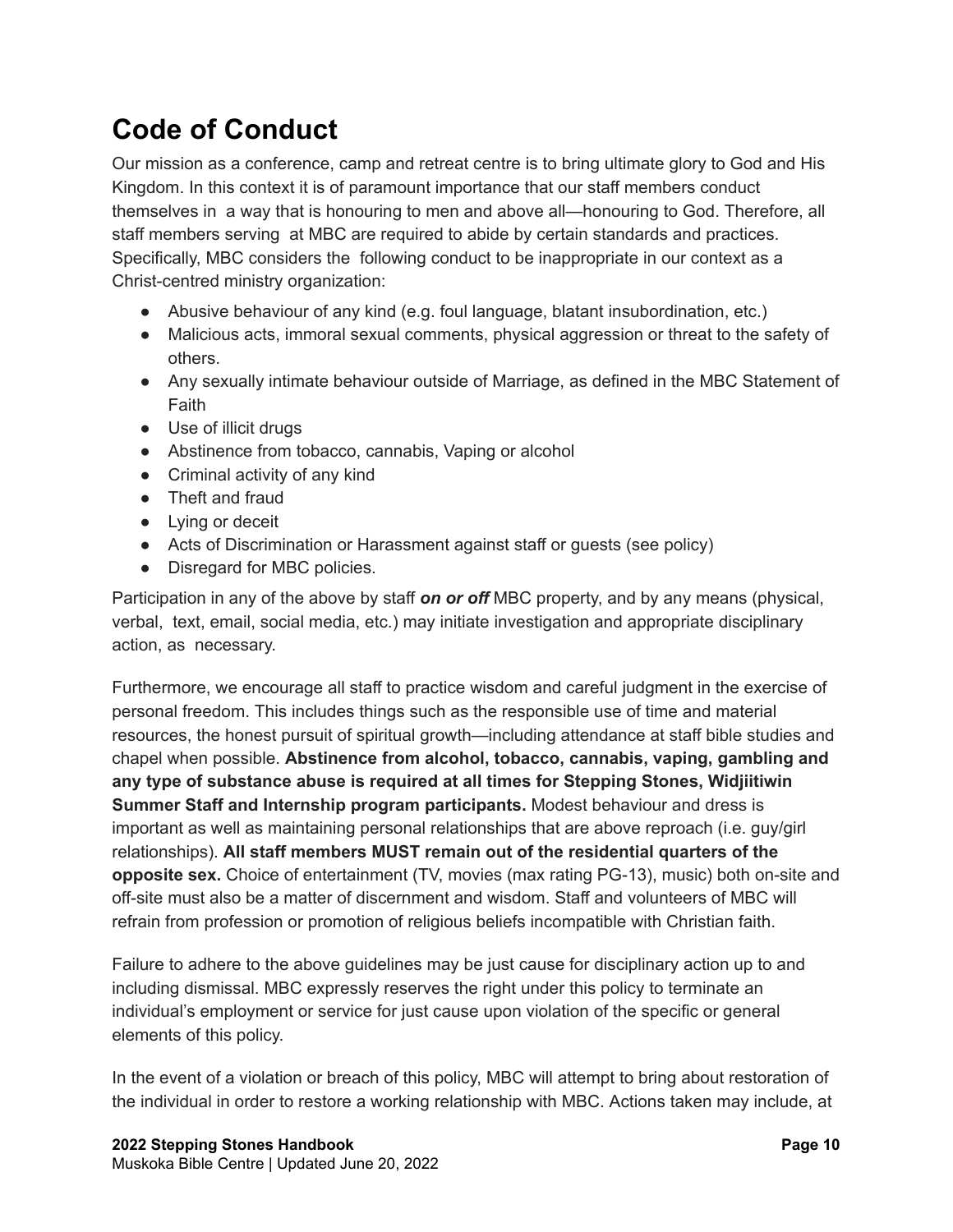MBC's discretion, review of the problem by the CEO with the alleged offender, professional counseling, accountability measures and/or probation. MBC may also choose to dismiss the individual based on the severity of the situation and results of any restoration process.

Should any staff or volunteer members, having signed this code of conduct, find themselves in a position where they can no longer uphold these standards, they should immediately advise the CEO.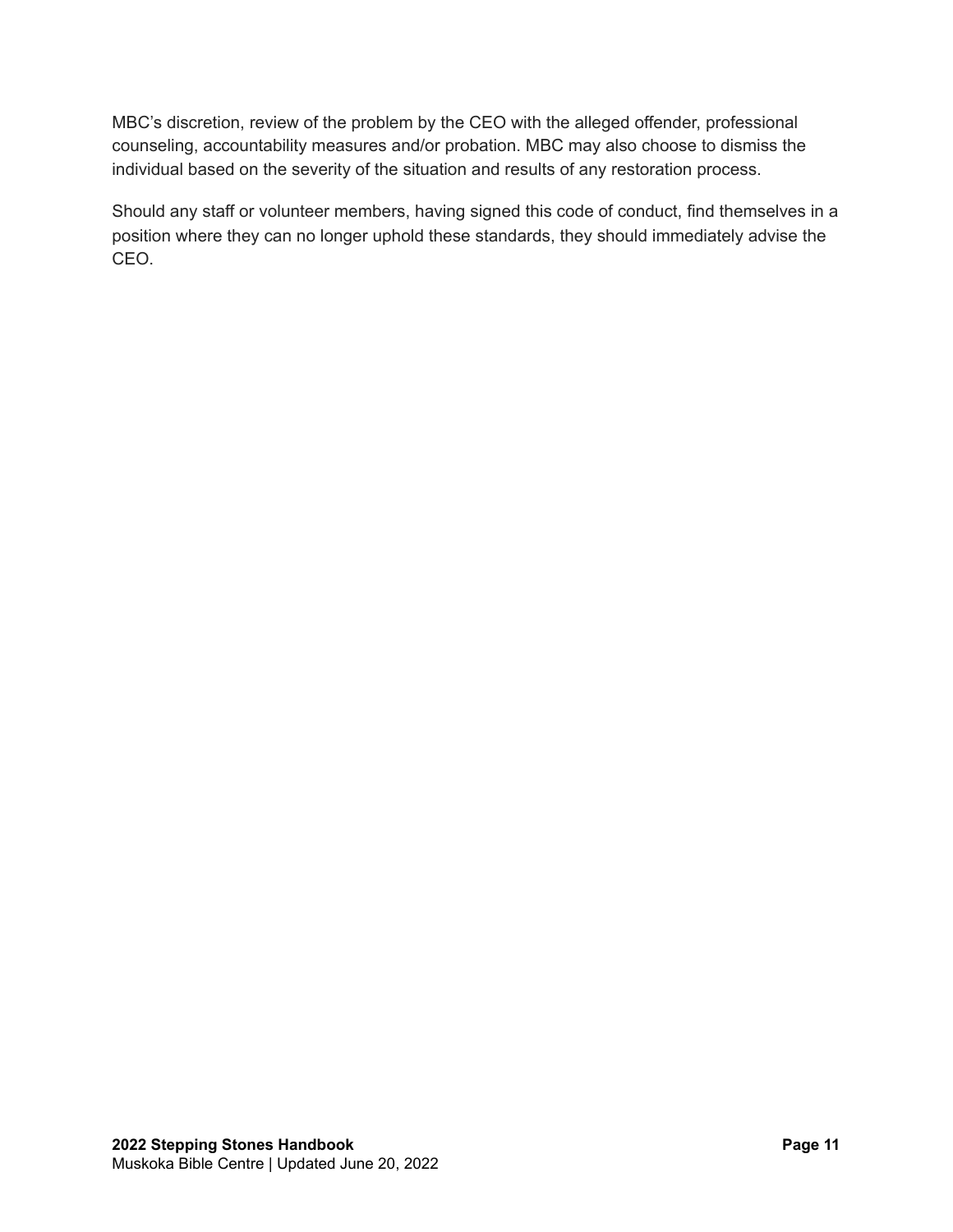## <span id="page-11-0"></span>**Stepping Stones Overview**

The Stepping Stones name has a two-fold meaning. It first refers to the 'stepping' of its participants from one level of training to the next, each one designed for a specific level of age and maturity. Secondly, it refers to an underlying philosophy that each person progresses, or 'steps', in the areas of Renewing, Connecting and Equipping. Throughout the summer, you will learn more about the three stepping stones pillars (Renewing, Connecting & Equipping) and how they relate to your lives.

#### <span id="page-11-1"></span>**Structure**

To accomplish the mission of Stepping Stones, while striving for excellence in MBC's existing ministries, the program is structured into a number of enrollment levels. Each of these levels is designed to serve Christian youth at different stages of maturity and age and to serve in various ways.

- **CORE:** Individuals (university/college aged) who have been selected for both their demonstrated and potential leadership abilities. These people provide oversight to a number of programs and are given significant responsibility. As part of the CORE team we will focus on building transferable ministry skills and help each staff's ministry be more effective. CORE staff must be a minimum 18 years of age by the start of Spring Crew (early May)
- **Frontline:** Individuals (17+ years) who provide the dynamic drive behind much of the work done each summer. Frontline staff provide a solid core of mature workers and eager learners. Frontline staff take the knowledge and experience from their year(s) in STAND and apply those skills to their work at MBC.
- **STAND:** The STAND experience provides its participants (completed Grade 9 or 10) an opportunity to grow in their abilities, leadership, knowledge and experience. STANDs will balance a demanding work and learning schedule. During this program we will look closely how God has made each believer uniquely and how that adds to the body of Christ. We hope that all involved will become **S**ervants **T**rained **A**nd **N**ow **D**oing. STAND students must be a minimum 15 years of age by the start of their contract.

Each level of enrolment will engage in a variety of experiences designed to aid in their development. These experiences fall under three categories and vary between the enrolment levels.

**Spiritual Formation:** This encompasses a great number of directed opportunities for Stepping Stones participants to learn and grow. Through teaching, chapels, readings and bible studies we hope that each individual will *Know more*, *Be more* and *Do more* in Christ.

**Work Excellence:** Each participant in Stepping Stones will have a role to play in the broader function of Muskoka Bible Centre and its ministries. Through working in the various departments, from Children's ministry to Housekeeping, the summer students can make a lasting positive impact on the guests/camper and be wonderfully impacted in their own lives.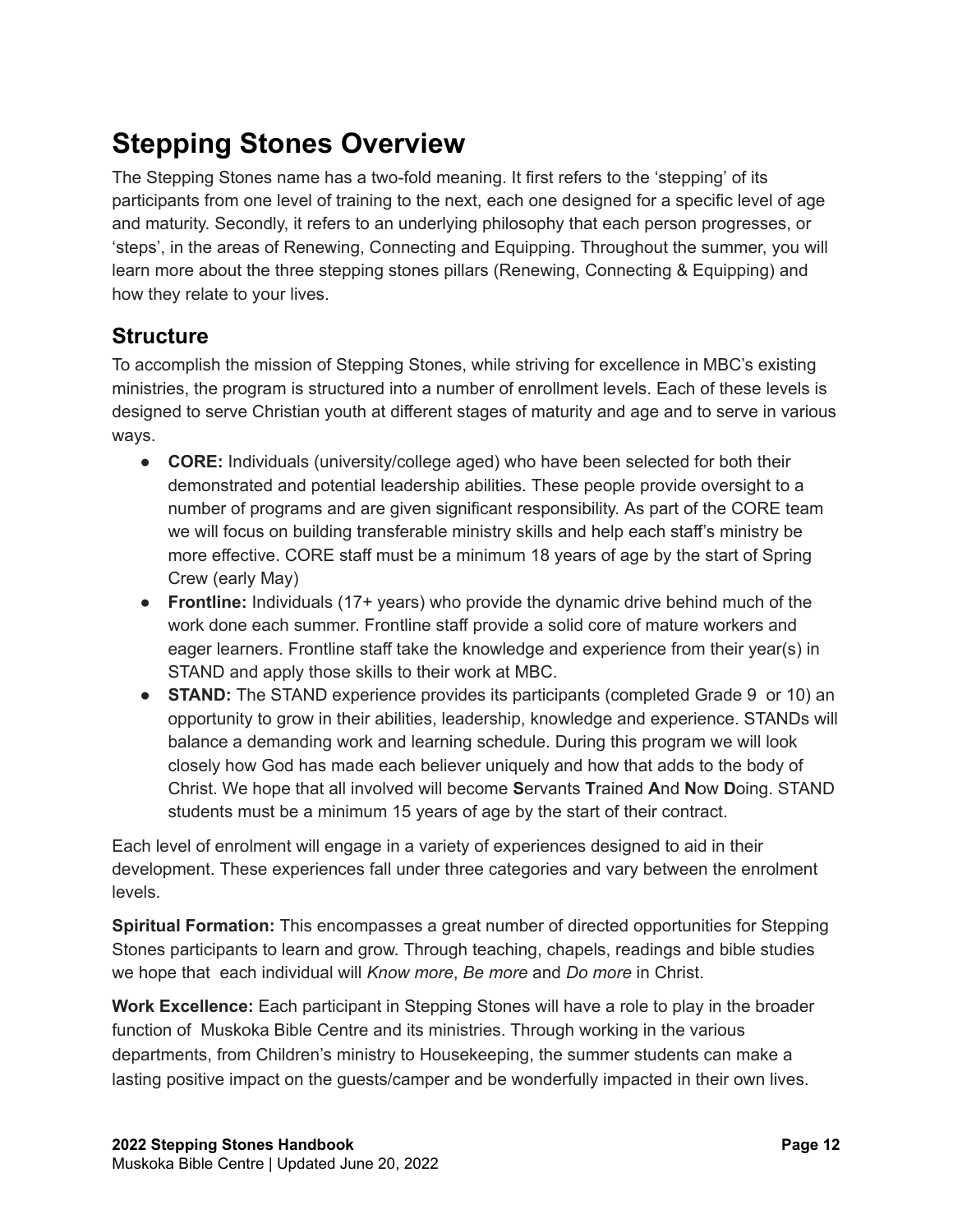**Community Life:** A great part of the Christian walk is personal growth through relationships with fellow believers. MBC is a great place to live, learn and serve with other believers. We hope that each and every summer staff will be both encouraged and an encourager; helping, inspiring and pointing each other toward Christ. Students will be led in community by a Community Life Team (CLT).

#### <span id="page-12-0"></span>**Expectations**

This section provides the guidelines and policies pertaining to staff conduct and behaviour. The expectations, guidelines and policies are in place to serve both the ministry as a whole and to create a positive environment for guests, campers, staff and volunteers. All stepping stones participants are to abide by the outlined ground rules. Any individual(s) that fail to do so will see disciplinary action. MBC is also committed to the truth and standards set forth in Scripture. We must dedicate ourselves to live out, and act in accordance to, this truth in our daily lives. All of us need to have an attitude in keeping with the love and servanthood of Christ.

Our hope is that these guidelines will help prepare you for the summer, but MBC also reserves the right to make changes to Staff Expectations depending on the specific needs of a summer staff team. Any changes will be clearly communicated to staff in a timely manner. Some modifications to these guidelines may yet be made – staff will be notified of any changes.

#### **Attitude**

Staff should demonstrate a servant attitude where they are willing to go beyond the call of duty to accommodate the needs of guests/campers and to accomplish the objectives of Muskoka Bible Centre. Our attitudes can be greatly influenced by a conscious decision to act in humility and service. Staff members who are loyal to God, to each other and to the purposes of the ministry are one of the keys to our success.

#### **Development**

Chapel times, staff devotionals, meetings and small groups are an important part of the Stepping Stones program. All staff must attend these events as scheduled, unless working a scheduled shift. We also strongly encourage staff to attend chapel whenever possible, as this is a great opportunity to learn and develop spiritually. Each staff member will be receiving a schedule of the events that they are expected to attend during the week. Remember that group Bible studies, meetings, and chapel times do not replace personal study and devotional time.

#### **Concerns and Conflicts**

All staff members should feel free to express concerns regarding workload and working environment to their supervisor or one of the directors. Concerns not directly involving your service work should be brought to the attention of a Community Life Leader or the Program Director for Youth Discipleship. It is not acceptable to complain to guests, campers, family members, or fellow staff members other than those to whom you are responsible. Staff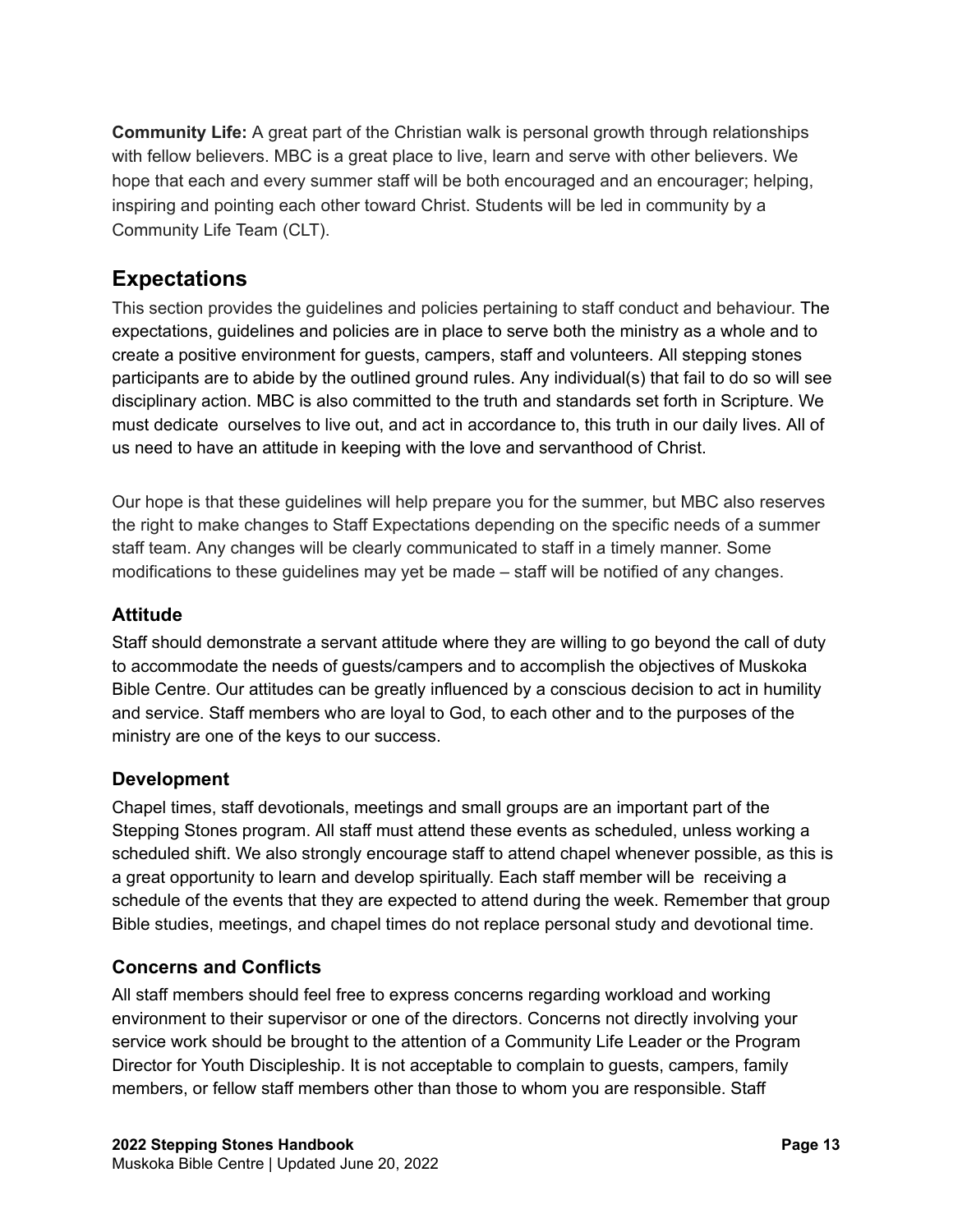members are not to take sides with a guest against another staff and staff problems are never to be discussed with a guest.

In all cases it is best to deal with issues in their infancy and not allow them to grow. When problems or conflicts arise they are to be discussed with those involved and your immediate supervisor in the effort to solve the problem. Often, the source of conflict is miscommunication please be willing to ask questions and to listen to others. No one is perfect; let us strive to accept each other's shortcomings, recognize and admit our own mistakes and support one another in all that we do.

#### <span id="page-13-0"></span>**Misconduct and Discipline**

Job performance and adherence to staff policies and procedures will be closely monitored for all staff. Failure to perform the duties of a position, as assigned by your supervisor, or failure to abide by staff policies and procedures as outlined in the handbook will result in disciplinary action. As a ministry we will seek to correct and restore the staff. We are committed to work with all those that come on staff and seek their development. Disciplinary action will generally include the following:

- 1. A verbal warning to clarify expectations and identify specific areas where these expectations have not been met. This warning will be given by either your supervisor, Community Life Leader or a Director and a note will be placed in your file.
- 2. A written warning when a verbal warning has already been given. This written warning will indicate the nature of the misconduct or standard of job performance or behaviour that is in question. It will also stipulate any ramifications / actions that will be taken as a result of the misconduct.
- 3. Dismissal consistent misconduct or serious misconduct or consistent failure to adequately perform service duties may result in dismissal. Staff will be issued a written notice of dismissal.

Certain behaviours or misconduct may result in immediate dismissal. For example: theft, abusive behaviour, malicious misuse or abuse of equipment.

#### <span id="page-13-1"></span>**Harassment**

MBC recognizes and supports the right of all staff and volunteers to work in an environment that is free from violence, discrimination and harassment. Workplace violence is defined under provincial legislation as (a) the exercise of physical force by a person against a worker in a workplace that causes, or could cause, physical injury to the worker; and / or (b) an attempt to exercise physical force against a worker in a workplace that could cause physical injury to the worker. Harassment is defined under provincial legislation as engaging in a course of vexatious comment or conduct that is known or ought reasonably to be known unwelcome. Discrimination is not defined in the Code but usually includes the following elements: not individually assessing the unique merits, capacities and circumstances of a person, instead, making stereotypical assumptions based on a person's presumed traits, having the impact of excluding persons, denying benefits or imposing burdens.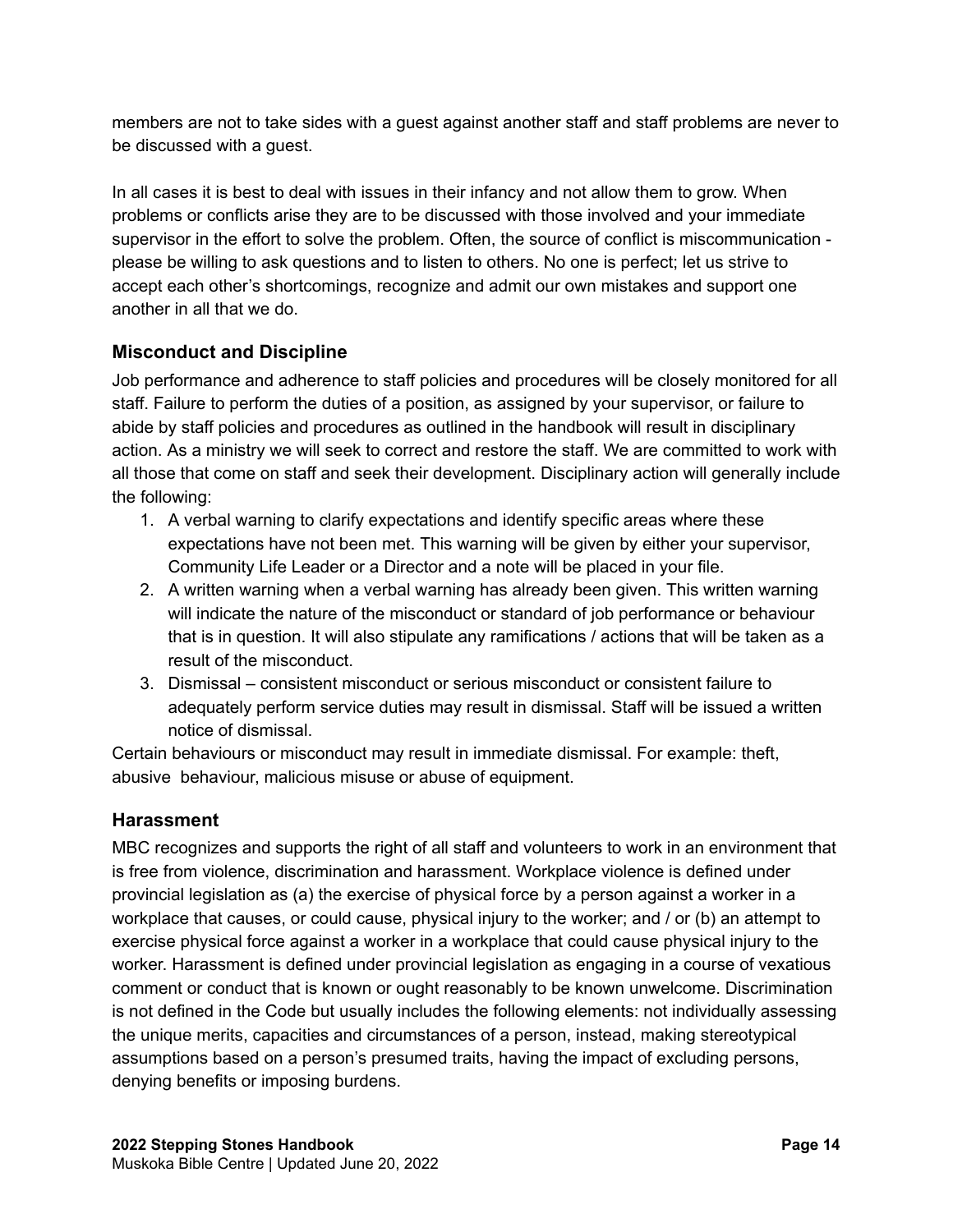Any form of violence, discrimination, harassment, including sexual harassment, will not be tolerated. This policy extends to:

- Interactions between staff members and any other members of the MBC community: guests, volunteers, contractors, staff parents, etc.
- Violence, discrimination, harassment in any form: physical, verbal, text, email, social media, etc.
- Violence, discrimination, harassment incidents that occur while working on site or off site

Any complaints related to workplace violence, discrimination, harassment should be reported to your supervisor. If you are uncomfortable or unable to report a complaint to your supervisor, report it directly to the CEO. An independent party will promptly investigate all complaints. Where a complaint of harassment, discrimination or violence is substantiated, the offender, regardless of seniority or position, will be subject to appropriate disciplinary measures up to and including dismissal. Employees will always be afforded due process in the investigation of any alleged incident of violence, discrimination, or harassment. An accused person will always be presumed innocent until proven otherwise. Any incidences of workplace violence, discrimination or harassment will be reported to the Joint Health and Safety Committee as required by Bill 168.

#### <span id="page-14-0"></span>**Child Protection Policy**

Our ministry works with a large number of children and has developed a child protection policy to create a safe, abuse-free environment for all guests. It is important that ALL staff are familiar with this policy and follow its guidelines and protocols. The Child Protection Policy will be reviewed during Staff Development Week. Please know it well and follow the guidelines carefully.

#### <span id="page-14-1"></span>**Social Media and Electronics Communication Policy**

Social media can be a great way to connect, and can also be a powerful tool for ministry. MBC encourages staff to use social media and all electronic communication the right way.

- The MBC Code of Conduct applies to your social media posts. We are to bring glory to God and His Kingdom in all we do and say.
- The MBC Harassment Policy also applies. Speaking negatively about someone online can be considered harassment under Canadian law and can result in termination and legal action. o When communicating electronically with children or youth, follow the requirements of the Child and Youth protection policy. Staff are not to minister to members of the opposite sex, and all communication needs to be in an open forum. For example, Facebook wall posts are acceptable and private messages are not.
- Be cautious about posting information which may be considered personal or confidential.
- Before posting a picture seek the permission of those in the picture.
- Work under the assumption that EVERYTHING you post, text, or tweet will be seen by EVERYONE, not just your Facebook friends or Twitter followers. Any electronic communication can be captured and re-transmitted before you have time to retract it. Think before you post, and when in doubt don't!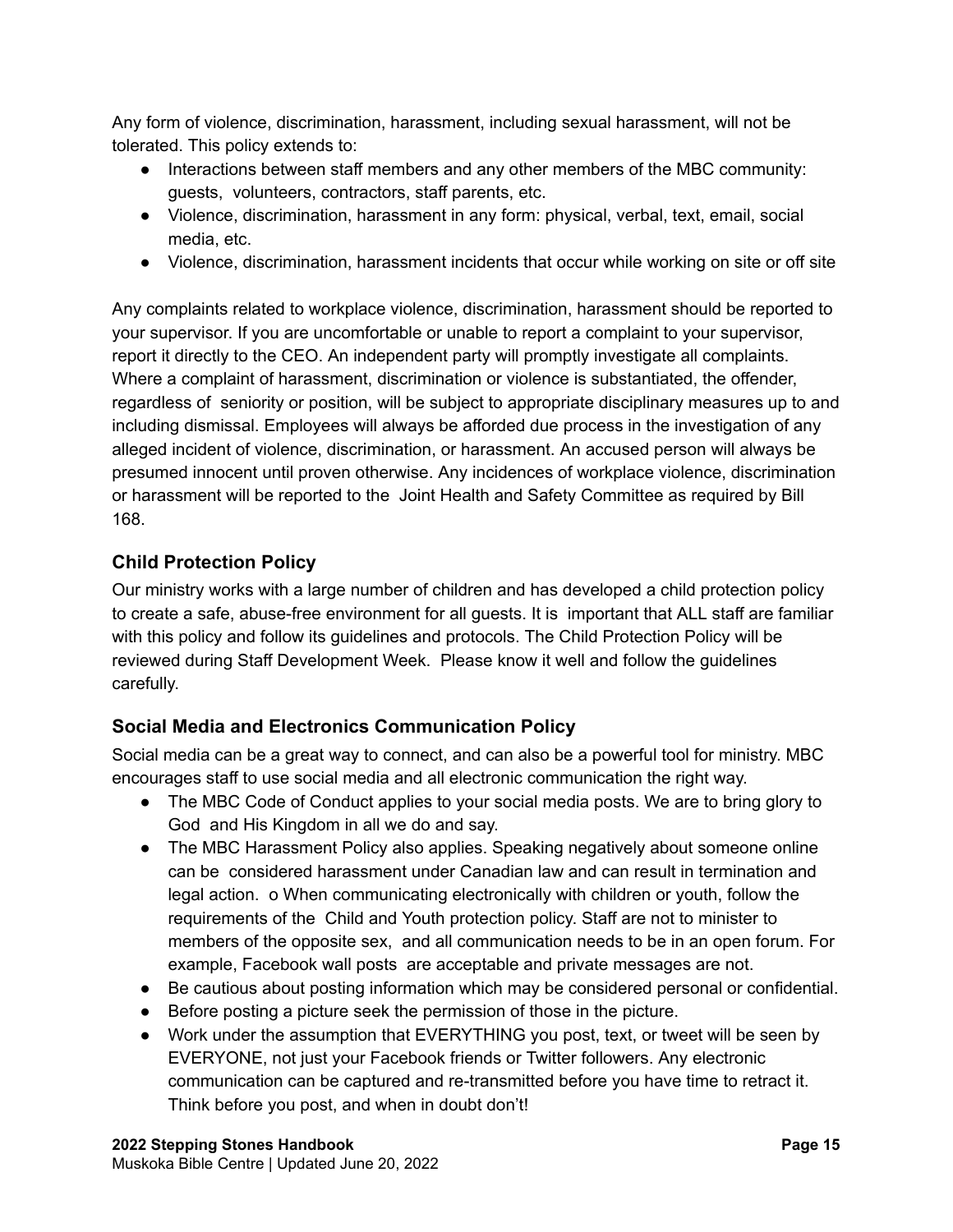#### <span id="page-15-0"></span>**Appearance and Attire**

At all times, one must be aware of the effects their choice of clothing and appearance has upon fellow staff members, campers and guests. Our desire is to not offend anyone and to be an example of respectful appearance.

Please do not wear:

- Spaghetti strap shirts, tube tops, or shirts that expose midriff
- Shirts that are too short and reveal your underwear
- Pants so low that they reveal your underwear
- Short skirts/shorts –shorts wore outside of work hours must be mid thigh length or longer
- Tights/leggings/spandex for males & females should only be worn with shorts or long tops
- Clothing with pictures, logos and/or sayings not in keeping with a Christ-like testimony.

As a staff member, your standard of dress will often be followed by the campers - conservative non-revealing swimsuits are expected. Please use appropriate and suitable footwear for activities you are involved in. If a leadership team member or senior staff member deems any clothing or attire to be inappropriate, the expectation is that you will respect their position and change - do not wear the outfit. Senior staff likely have a reasonable understanding of why the choice is inappropriate and can explain at another time.

All staff members must be conscious of personal cleanliness, hygiene, and appearance. Good appearance gives poise and self-confidence - qualities that are noted by guests, visitors, constituents and others that we come into contact with daily.

We have a very diverse population of guests who come from a large variety of backgrounds, beliefs, and cultures. We must be sensitive to this. Piercings, tattoos and hair style may offend, so please be sensitive to this. Follow the discretion of your supervisor on these matters- if you are asked to remove a piercing while at work- do it. In regards to piercings and tattoos- If it was not a part of your body when you arrived, do not add it.

#### <span id="page-15-1"></span>**Uniforms and Attire**

All MBC staff are required to wear approved uniforms when guests are on site. Expectations vary between departments, which are outlined below:

- **Office Staff, AV Staff, Bookstore Staff:** Approved black shirt (dress shirt, golf shirt) with MBC logo, black or khaki pants, name tags. In addition to an MBC shirt, approved MBC jackets, black or gray sweaters, etc. are permitted with approval of the department manager. Hoodies or sweatshirts are not permitted. Name tag should always be clearly visible.
- **Campground Store Staff:** Approved black shirt (dress shirt, golf shirt) with MBC logo, black or khaki pants, black shorts mid thigh or lower, name tags. In addition to an MBC shirt, approved MBC jackets, black or gray sweaters, etc. are permitted with approval of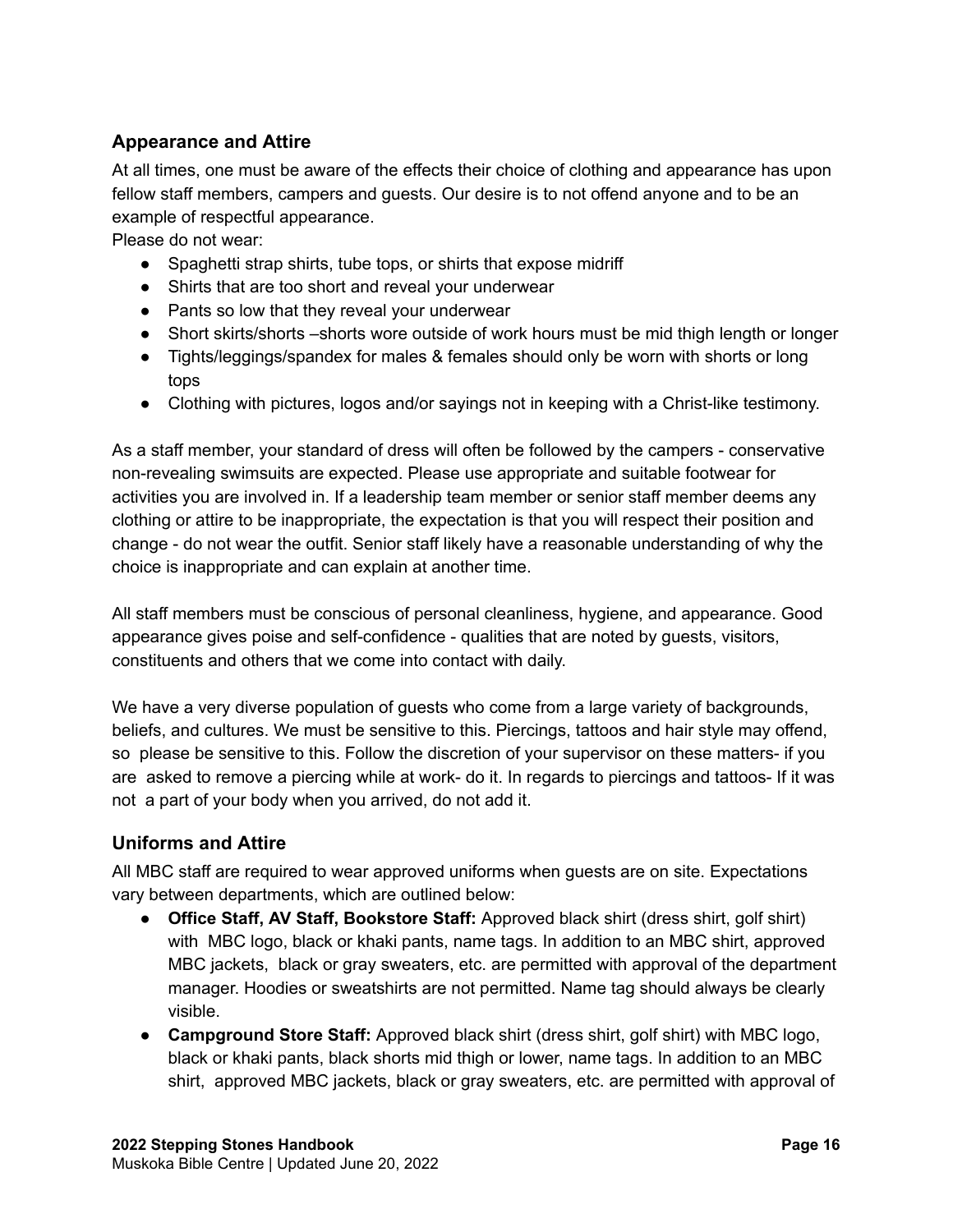the department manager. Hoodies or sweatshirts are not permitted. Name tag should always be clearly visible.

- **Maintenance Staff:** Green T-shirt or sweatshirt with logo (T-shirt or sweatshirt are acceptable), black or khaki pants or work pants are acceptable, black shorts mid thigh or lower, are acceptable in summer, name tags. Jeans are not permitted.
- **Dining Room and Hub Staff:** Black dress shirts with MBC logo, black pants, black aprons if required, black shoes, name tags. Shorts are not permitted. Dress shirts and aprons will be available in the staff dining room.
- **Kitchen Staff:** Green T-shirt with logo, black pants, aprons and chef hats if required.
- **Program, Housekeeping, Other Staff:** Greeen T-shirt with logo, black or khaki casual pants (or shorts mid thigh or lower), name tags. Green golf shirts or dress shirts are also permitted.

Our guests expect our clothing and overall appearance to be neat and tidy. Neatness and good taste in dress contribute to the positive impression we leave with our guests. Appropriate clothing and appearance are also required for staff who are living on site but are off duty. Modest attire is required at all times. Pictures, logos and sayings on clothing must be in keeping with a Christ-like testimony. Off-duty staff should not wear uniforms in order to avoid confusion for guests. Departments that allow shorts will monitor length. Shorts are to be mid thigh or lower. Staff that report to work with shorts that are not appropriate will be required to change.

#### <span id="page-16-0"></span>**Staff Relationships**

The staff's primary focus for the summer should be on God and the ministry to our guests and campers. Therefore, the pursuit of relationships with members of the opposite sex is not to take priority.

Christian conference centres are a great place to meet a special someone, however, staff relationships can become a distraction for those involved and those around. If you are in a relationship already, or find a special someone at MBC, please respect those around you, and keep displays of affection to a respectable minimum.

When in public areas, lights always must be on, and doors must always be open. If others are uncomfortable being around you, then there is a problem. Use discretion when entering into a relationship. Remember that there are always people watching, and so it is best to never be alone in any situation with a member of the opposite sex because it can give a wrong impression. Having a third party present is always the best solution.

Some other notes regarding staff relationships:

- Staff members are NOT to enter into a relationship with guests, which falls in line with our Child Protection Policy. Inappropriate relationships may result in dismissal.
- There are to be NO back rubs or massages between male and female staff members.
- While on MBC property, all couples are to refrain from public displays of affection and overt physical affection (i.e. kissing, caressing, etc.).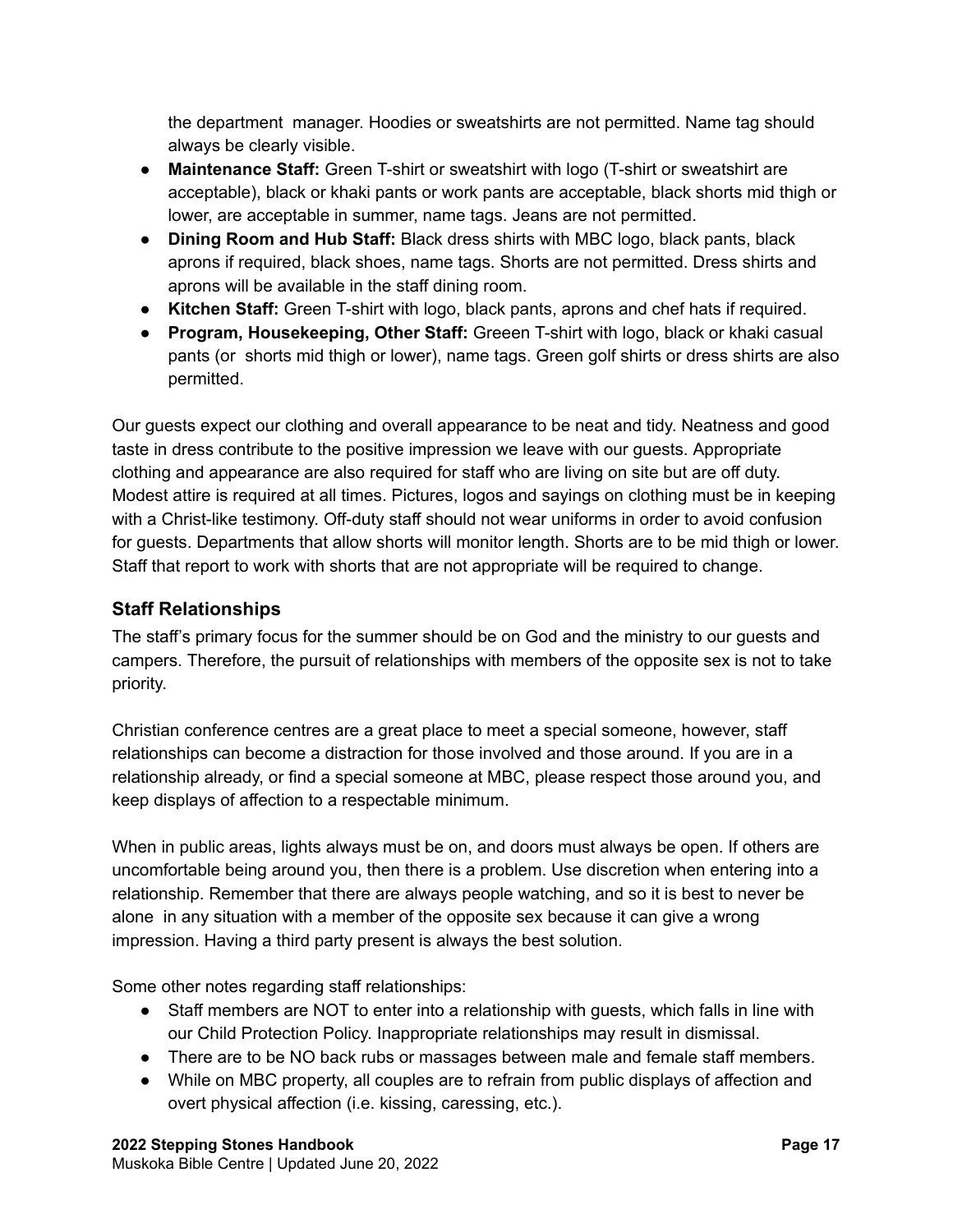Above all else, guests must never feel they are the second choice for the attention of staff members!

#### <span id="page-17-0"></span>**Accommodations**

All staff living on-site will be assigned to one of our staff accommodation facilities (Founders Hall or TreeTops Dorm) upon arrival. Staff must not change rooms without permission from the Program Director for Youth Discipleship. Living on-site is a privilege and all will be required to observe the following:

- Keep their accommodation clean and tidy during the summer.
- Provide their own sleeping bag or bedding.
- NOT deface accommodations in any way (putting holes in walls, writing on bunks, etc.)
- Comply with and live up to the standards of the periodic inspections to ensure cleanliness and observe any damage to the facility or furniture.
- $\bullet$  Pay for any damage they incur. Layout of staff quarters (i.e. furniture, etc.) must be returned to the 'start of summer' status before the staff member leaves. A summer-end damage inspection will be conducted and any damages will be deducted from their last pay cheque.
- Staff members must respect each other's privacy by not interfering with each other's belongings.

For a full list of what to bring and what NOT to bring you will be sent a list "what to bring to MBC" list. Here are some of the items you are not allowed to bring.

- All cooking appliances (i.e.: toaster ovens, hot plates, toasters, sandwich presses, etc.).
- TVs, microwaves, fridges
- Window air conditioning units
- Clothing with offensive slogans, bikinis
- Weapons of any kind

As part of a student's orientation during Development Week, a lice check will be conducted to prevent the transmission of lice in accommodation. For more details about these checks, please consult the Lice Prevention Policy.

All staff members must remain out of the residential quarters of the opposite sex. This includes hallways in Founders Hall which are designated as male and female only, the TreeTops dorm, and any other allocated living quarters. Failure to adhere to this rule is grounds for immediate dismissal.

#### <span id="page-17-1"></span>**Curfew**

Adequate rest is essential for success in every area. MBC enforces an 11:00pm quiet time for its guests and as such, the curfew is the same for Stepping Stones students. During the summer, students must be back in their dorm hallway by 11:00pm. Lights out is at 11:30pm.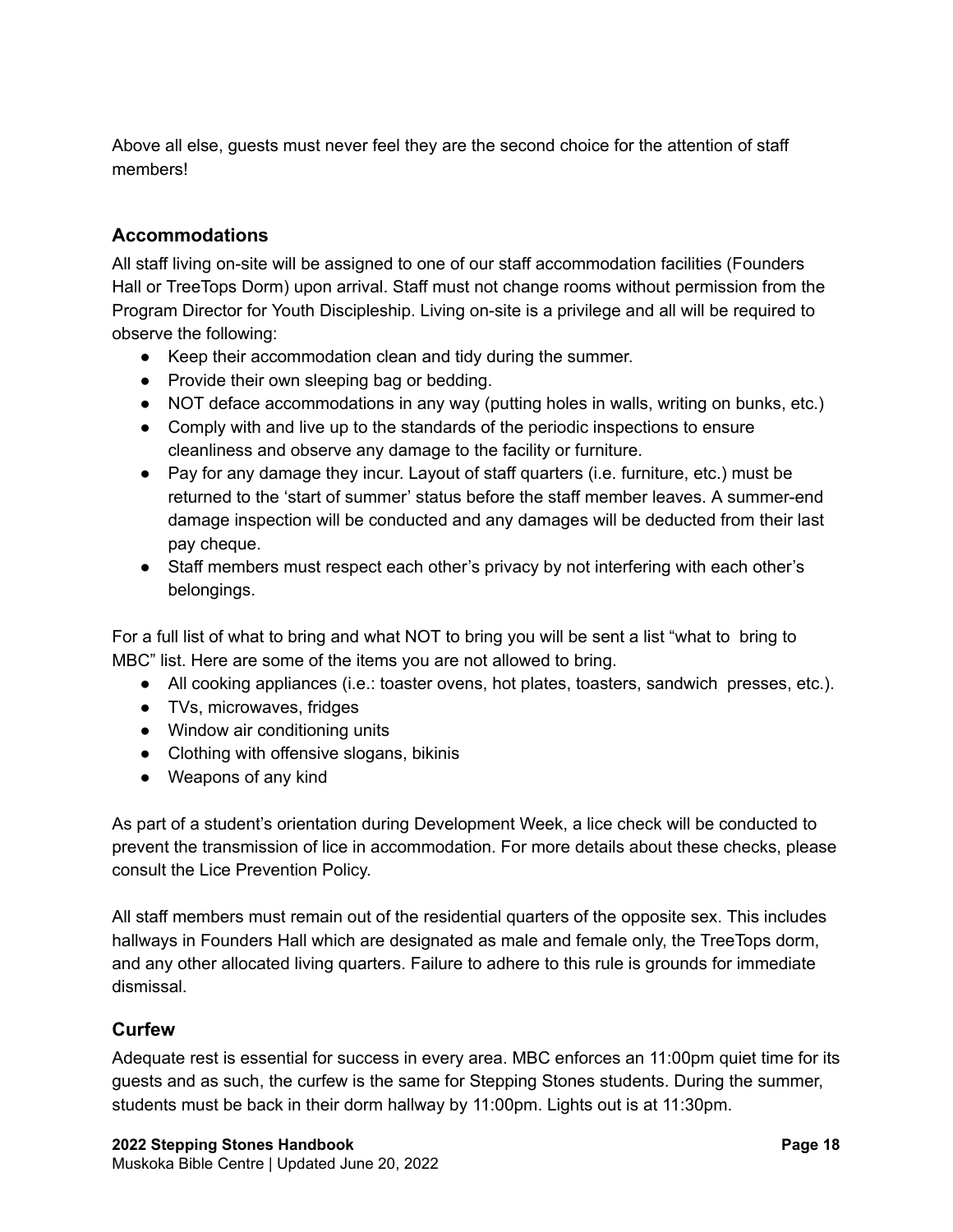At various times throughout the summer, staff may have the opportunity to use an extended curfew pass, which allows students to stay out until 11:30pm. The intention behind extended curfew is to allow staff to participate in activities out of the dorm that doesn't distract from the MBC atmosphere. A maximum of five male (5) and five (5) female staff will be able to use extended curfew each night.

If a staff member wants to use an extended curfew pass, they must:

- Talk to a Community Life Leader before 6:00pm about having an extended curfew. The CLL will confirm that there is space for the staff member to stay out late. The CLL will record the student's name and issue an extended curfew pass.
- The student is responsible for maintaining all MBC guidelines while on extended curfew if they are returning from their trailer or off-site after 11:00pm, they must return to their dorm room quietly and quickly to avoid distractions for others on-site.
- Students should be back at their dorm and quiet by 11:30pm.
- Extended curfew is a privilege-based program. If a student (or group of students) show that they are incapable of respecting the guidelines for extended curfew, they will not be allowed to use extended curfew until further notice.

#### <span id="page-18-0"></span>**Days Off**

Days off will be scheduled by your supervisor. All requests for time off, or specific off days, should be given to the Program Director: Youth Discipleship and your department supervisor as far in advance as possible, in writing or by email.

#### <span id="page-18-1"></span>**Leaving Grounds**

Staff members may leave MBC property only when granted permission by their parents or guardians (if they are under the age of 18). If the staff member chooses to leave MBC property, they become the sole responsibility of their parents/guardians, but the expectation is that students will continue to abide by the MBC Code of Conduct for the duration of their contract, even off-site. When a student leaves MBC property, they must inform the Community Life Team so that they can support students in case of an emergency.

Stepping Stones students are permitted to stay out of the dorm on the night before a full day off. This could include staying on MBC property (trailers, cottages, rooms, etc.) or off-site entirely. If staying on-site, Stepping Stones students are required to follow all MBC guest rules. If staying off-site, Stepping Stones students must follow all applicable laws and the MBC Code of Conduct. Sleeping off-site on nights other than the one before a full day off requires approval of the Community Life Team or Program Director: Youth Discipleship.

To sign out for a night off, a student must do the following:

● Inform a Community Life Leader of the intention to stay off-site before 6:00pm. The CLL will complete the appropriate form to inform the rest of the staff team (for safety and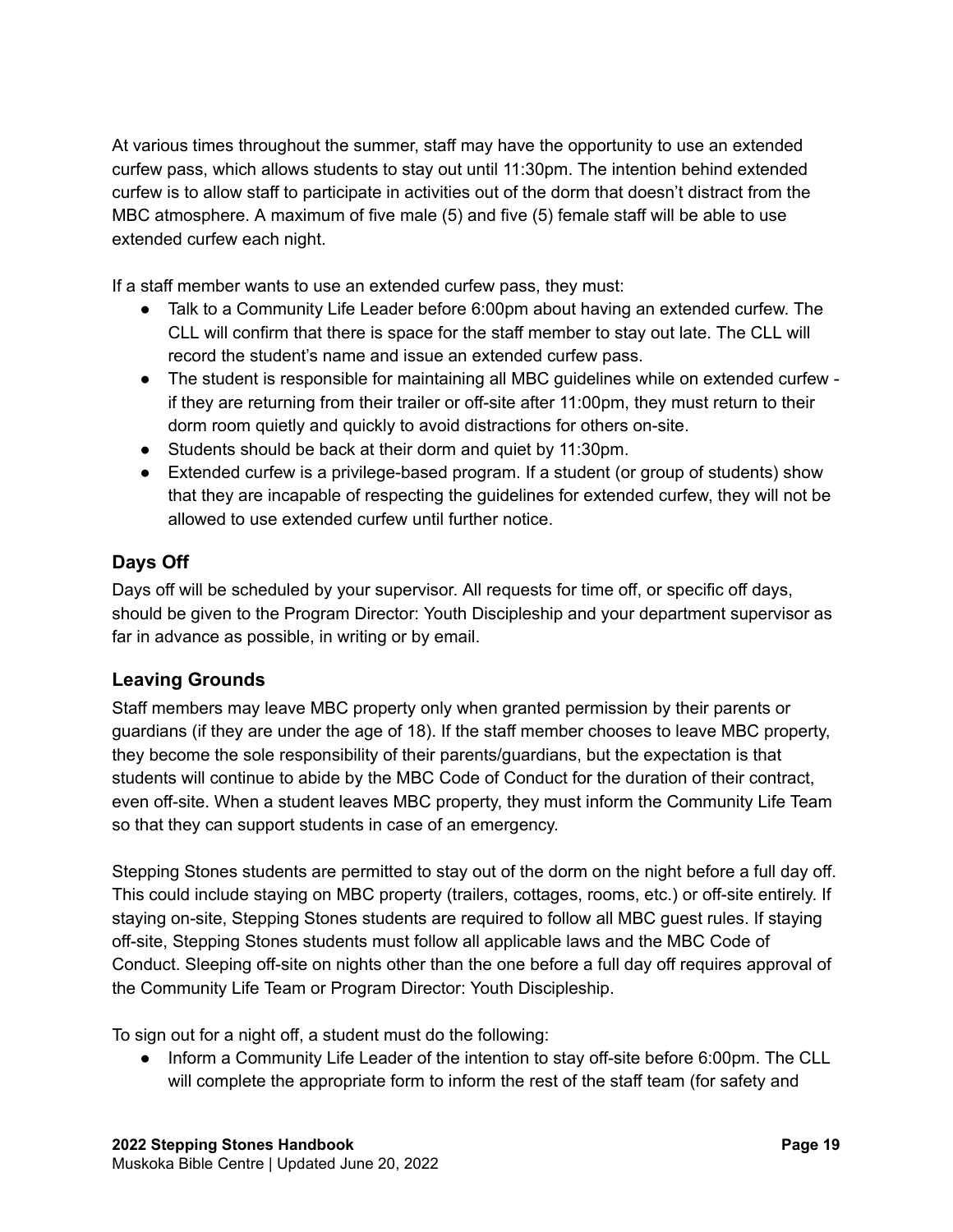security purposes). This includes questions about where the student is staying (on- or off-site) and when they will return.

● Be out of the dorm by curfew at 11:00pm.

Failure of students to abide by the proper procedures for leaving grounds, or the discovery of misbehaviour, may result in disciplinary action.

#### <span id="page-19-0"></span>**Personal Belongings**

Due to the number of people and the limited space available it is important for everyone to try to limit the amount of personal 'stuff' you bring. Please also be mindful of how your belongings might affect others, such as guests, campers and roommates.

Please use godly wisdom on what forms of entertainment you bring during the summer and how that affects you and those around you. If a movie, music, or other item is not deemed appropriate, you will be asked to store it away for the summer.

#### <span id="page-19-1"></span>**Friends/Family Visits**

Friends and/or families are welcome to visit you on your day off. These visits should be held away from your dorm - consider your dorm as a home for you and other students. It would not be "okay" to invite your family into someone else's home, so we ask that you meet in a public place away from your accommodations.

For clarity, family and friends are welcome to help you move into and out of your residence, but those who are not a part of the Stepping Stones program are not able to "hang out" in or at a dorm (Founders Hall or TreeTops).

#### <span id="page-19-2"></span>**Health & Safety**

It is very important that all staff are conscientious in regards to the health and welfare of those around them and yourself. Please consider the larger ramifications of your actions on yourself and others.

Muskoka Bible Centre is not responsible for the provision of medicines other than emergency first aid. Staff members must submit their completed stepping stones health form, and will be responsible for any medication, prescriptions or hospital expenses.

During staff training, healthy and safety expectations and procedures will be explained to students. Pay careful attention, and direct any questions to the trainer or HR staff to ensure that you are fully prepared for the summer.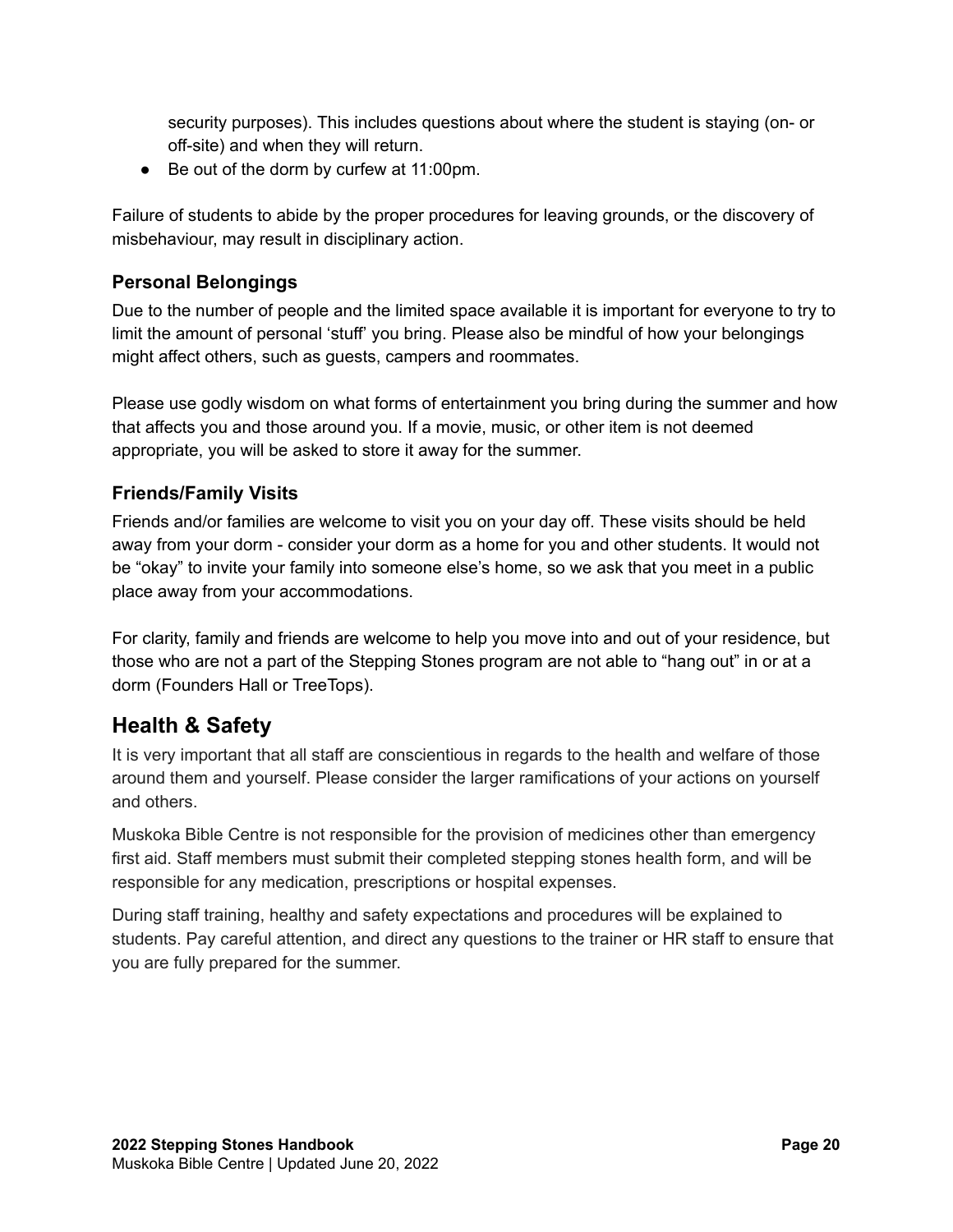## <span id="page-20-0"></span>**Use of Facilities and Equipment**

All staff are reminded that the facilities and equipment owned and used by MBC are here to serve our guests and to fulfill our ministry mandate. These facilities are a gift from God to conduct the ministry He has ordained here. As such, all staff must treat this facility with an attitude and action of Godly stewardship.

#### <span id="page-20-1"></span>**Laundry**

Staff members are responsible for doing their own laundry. Facilities are free to use, and are located on the 2<sup>nd</sup> floor at Founders Hall. Please use the sign up list provided and respect one another and the equipment. Report equipment damage and malfunction immediately to the main office so that it may be repaired quickly.

#### <span id="page-20-2"></span>**Mail**

Mail can be sent to you while at MBC. It will go to the Main Office, and then to your mailbox. Please check for mail regularly. Please note that mail can sometimes take more than a week to arrive. You may also send mail by dropping it off at the office. Stamps may be purchased at the main office.

Mailing address: Your name

c/o Muskoka Bible Centre 8 Pioneer Ave, Huntsville,ON P1H 2J3

## <span id="page-20-3"></span>**Staff Discounts**

All staff and any registered volunteers committing to an average of 10 hours per week or more will be entitled to a 20% discount in the following areas:

- Dining Room and HUB Purchases
- MBC Campground Park Store
- MBC Bookstore
- Fee Based Activities (Marina, programs)

These discounts are intended to be used by the staff member or volunteer and their immediate family members – including parents, children, and siblings. The staff member must be present to receive these discounts.

All staff qualify for 4 nights of discounted accommodation which can be used by family or friends. The discounts are 20%. Discounts are subject to room availability. Limit of 4 nights per staff member per season. Discount accommodation bookings must be made through the office supervisor who will keep track of discounted nights booked.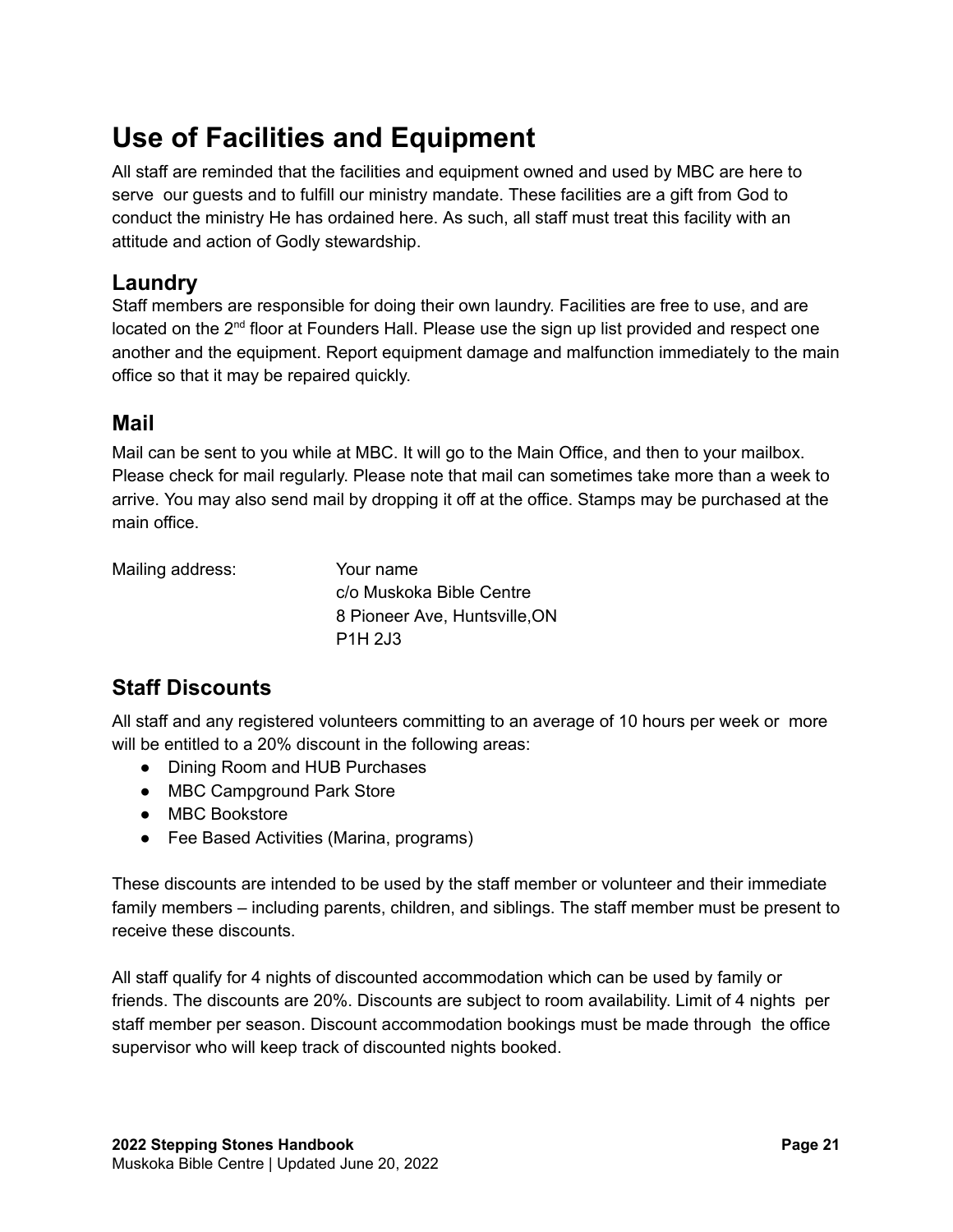Immediate family of summer staff qualify for a 20% accommodation discount for the May Long weekend work/development weekend.

<span id="page-21-0"></span>Staff discounts cannot be combined with other discounts and offers without CEO approval.

#### **Staff Lounges**

During the summer the staff can use Founders Hall Lounges, when not designated for teaching sessions. Please keep the area clean and respect the equipment and furniture. These rooms must always have doors open and lights on. Do not leave garbage behind. At times these rooms may be designated for other purposes. Please respect these times.

## <span id="page-21-1"></span>**Vehicle Use Policy**

This policy applies to all powered vehicles registered to MBC including golf carts, ATV's, tractors, excavators, cars, vans, trucks, etc. It is imperative that MBC staff and volunteers exercise good stewardship and safety practices with regards to its vehicles. This policy addresses three priorities:

- Safety of guests and staff
- Care of Vehicles
- Availability for Intended Purposes

#### **Responsibility**

Responsibility for the use and care of a vehicle and the safety of guests and vehicle occupants, rests with the DRIVER! Any incidents and accidents will be measured first against the driver's actions. Shared responsibility also rests with the maintenance team that must ensure vehicles are safe for use and also with the person last using the vehicle (in the case of a problem not reported in a timely fashion).

#### **Safety**

The DRIVER must be aware of and take responsibility for any safety risks to themselves, vehicle occupants and guests in the vicinity. The following checklist will help in this regard:

- Vehicle check prior to use (tire inflation, lights working, etc.)
- Avoid parking in such a way where you will need to use reverse (whenever possible)
- If needing to reverse in a guest or staff traffic area always ensure there is a spotter outside of the vehicle providing direction.
- Never leave engine running or keys in ignition when not in vehicle.
- $\bullet$  If there are any safety concerns with the vehicle please notify the Maintenance Manager immediately in writing.
- Loading Vehicles:
	- Be sure your load is balanced (nothing should shift)
	- Be sure your load is secure (nothing should fall off)
	- Practice safety when loading and unloading (lifting, etc.)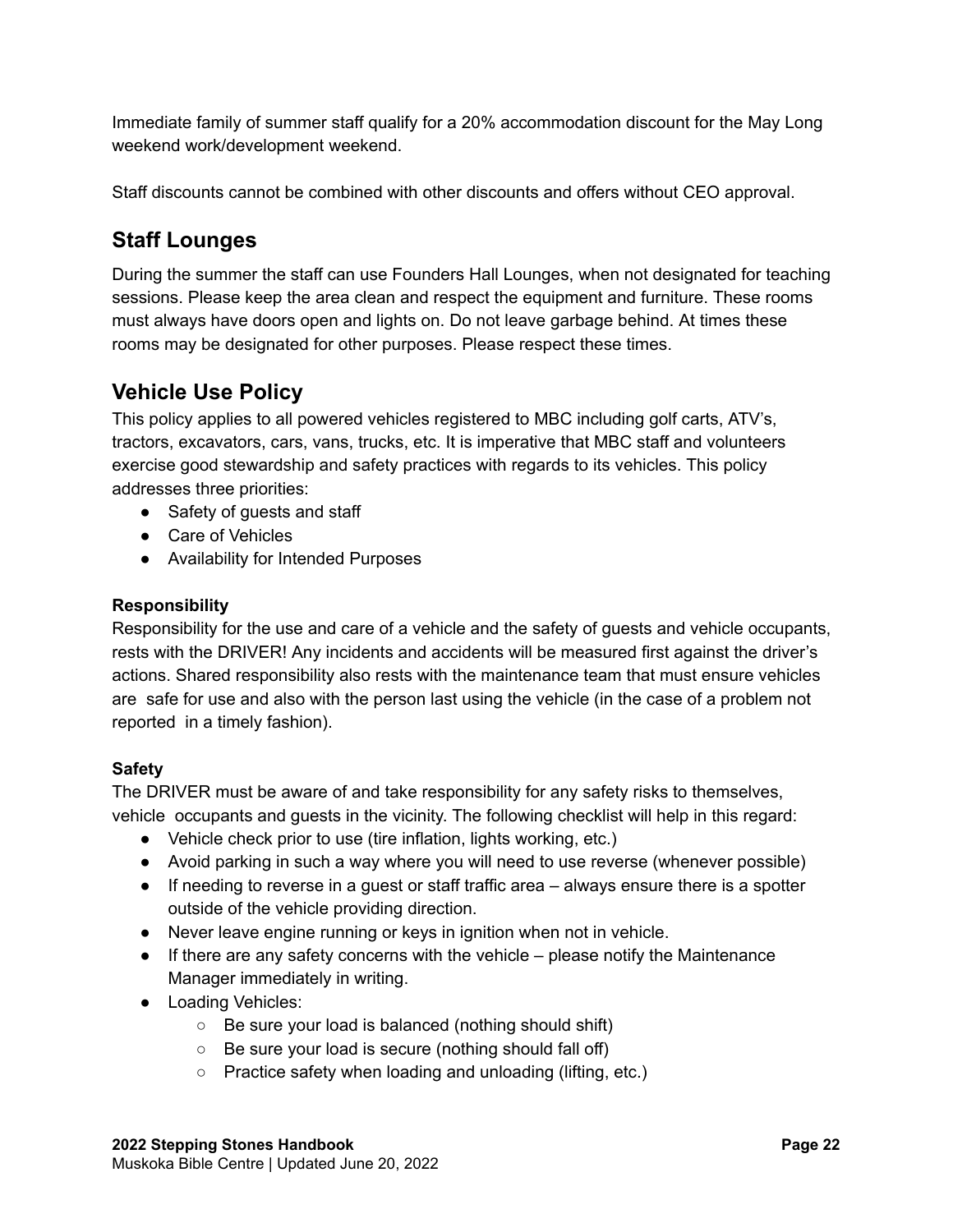- People Limit person load must not exceed capacity of vehicle (seatbelts in licensed vehicle). No more than 3 people on a golf cart unless seating for more exists.
- Non-licensed vehicles must NEVER be taken on a public road.
- Always operate the vehicle according to its safety operating manual. Avoid situations where rollovers could result. Turn off the engine when not in the vehicle.
- Any vehicles without working headlamps and tail lamps must not be used after dusk.

#### **Care of Vehicles**

Maintenance staff will do their best to keep all vehicles well-maintained and safe for operation. However, each driver is responsible for the following:

- **Avoid Causing Damage:** All people using vehicles must avoid any activities that could unnecessarily damage the vehicle. This includes simple things such as causing dents, scrapes on the exterior or spills or damage to the interior of the vehicle as well as more serious damage. Horseplay or dangerous driving could result in immediate dismissal.
- **Reporting Damage:** If the vehicle is damaged when you are using it you MUST immediately report this to the Maintenance Manager who MUST complete an incident report so we can track such damage. If the damage was caused unnecessarily, you may forfeit your privilege to use MBC vehicles at the discretion of the Maintenance Manager and the CEO.
- **Equipment:** You must remove and return to their proper storage location any equipment you may have been carrying on the vehicle (grass trimmers, lawnmowers, etc.). Equipment must not be left on vehicles when the vehicle is being returned.
- **Garbage:** You must remove any garbage (interior or exterior) from the vehicle when you are finished using it.

#### **Driver Limitations**

MBC vehicles are intended to help the mission and operation of MBC and must be reserved for such purposes. Keys for vehicles will be stored in a controlled area and permission for use of vehicles must be obtained from an MBC Manager prior to use. Certain regulations apply to the use of MBC vehicles:

- Drivers of licensed vehicles must have a G license and be listed on MBC's insurance policy.
- Drivers of non-licensed cars, vans, and trucks must have at least a G2 driver's license. Non-licensed vehicles are for use on grounds only.
- All drivers of vehicles such as golf carts and gators must be 16 years of age or older.
- Drivers of vehicles such as tractors and dump trucks must be 19 years of age or older and must have permission of the MBC Maintenance Manager
- Vehicle keys will be kept in a locked key cabinet and must be signed out by anyone using the vehicle and returned when finished.
- Vehicles are only to be used for MBC purposes (this includes licensed vehicles, lawnmowers, equipment, etc.). Any personal use must be FIRST authorized by the CEO.
- Vehicles MUST be RETURNED to where they were picked up and parked properly.
- Any guests or staff driving their own golf carts must be a minimum of 16 years of age.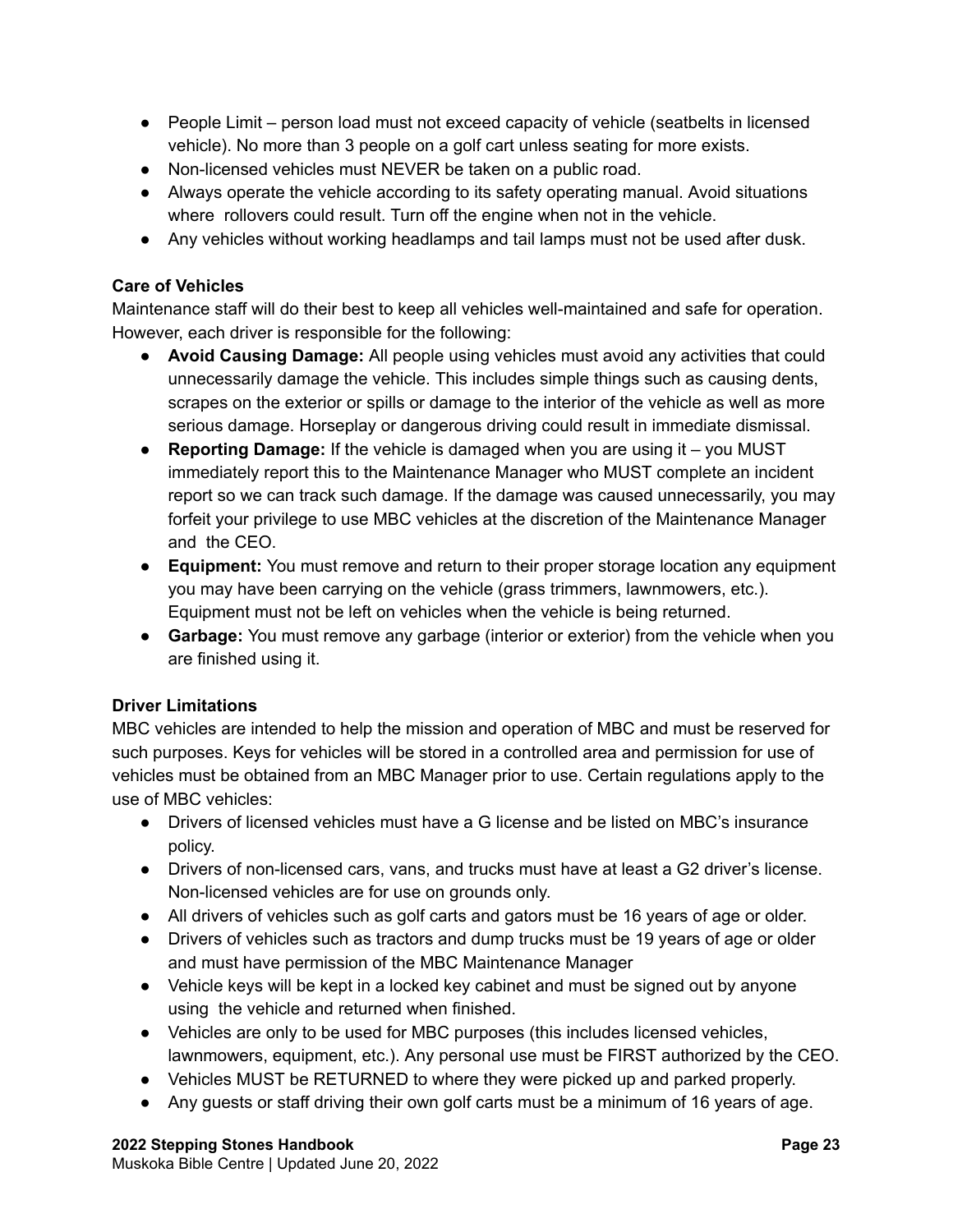#### <span id="page-23-0"></span>**Use of Personal Electronic Devices, Internet & Social Media**

As we are on mission together, it is important to recognize the appropriate use of equipment and personal electronic devices. As such, students must follow the guidelines below during work hours:

- Personal use of cell phones, smart phones, etc. is allowed only during break periods. After one warning, managers may require that cell phones be left at home or in the dorm during work hours.
- Internet usage is monitored on grounds, and internet use is a privilege, please treat it as such. Facebook, Twitter, Instagram, Snapchat, etc... are great resources, but remember that other people can and do see what you post.
- Remember that your taste in music & movie choices may not be shared by everyone else please respect that. Movies played on the television in Founders Hall or on any MBC television, projector, etc... must be rated no higher than PG.

#### **Internet Use Guidelines**

MBC provides access to the internet through public Wi-Fi. All students will be given a Wi-Fi access pass, and will be granted access for up to 1 GB of internet use daily. Any activity that interferes with or disrupts Internet use or any attempt to damage or alter equipment, software or configurations, is prohibited and may result in the loss of computer privileges. Users who use computers for illegal purposes may be subject to prosecution. Any user who breaks any site rules or procedures (as listed below), or any laws will lose access privileges.

- Posting or transmitting any unlawful, threatening, abusive, libelous, defamatory, obscene, pornographic or similar material including intentionally exposing other staff or volunteers this material
- Excessive use, limiting involvement in community activities or use after 11:30 pm
- Attempting to modify or gain access to files, passwords or data belonging to others

Use of your personal laptop/tablet/computer for work purposes is permitted. However, upon your departure at the end of your service term, ALL files (i.e. lesson plans, recipes, skill plans, curriculum, etc.) pertaining to program at MBC will be moved to a USB memory stick and given to the Director of yourspecific department. The files should then be deleted from your personal device.

Each person is individually responsible for their actions and their use of the computer.

#### <span id="page-23-1"></span>**Out of Bounds Areas**

All work areas are off limits to staff that are not designated to be in the area by a supervisor. This includes: Kitchens, Fellowship Centre, behind the HUB Counter, Chapel Office, Maintenance and utility rooms, equipment storage areas, and offices. After hours, all buildings will be locked, and staff are expected to stay out.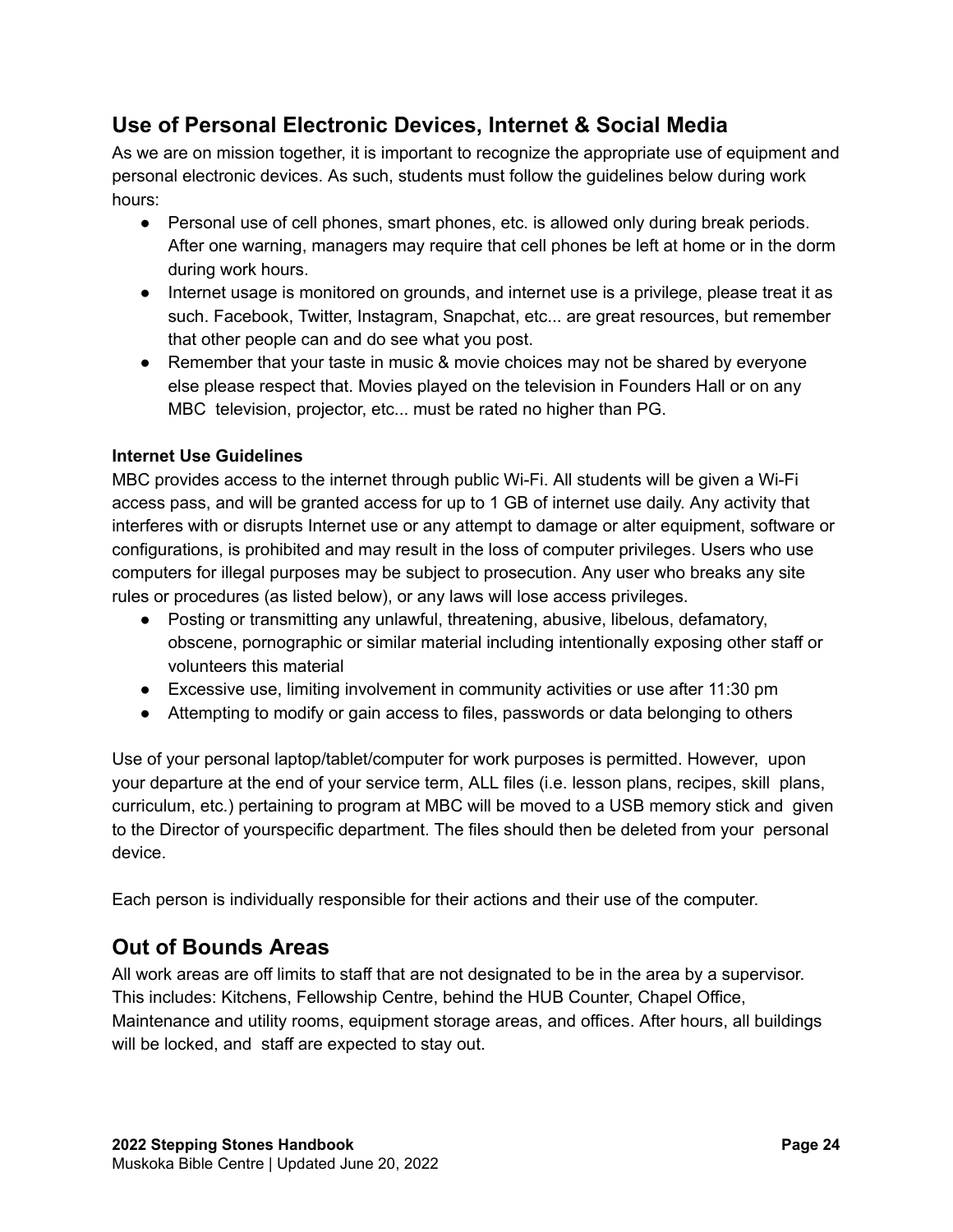#### <span id="page-24-0"></span>**Meals and Eating Arrangements**

All on-site (resident) summer staff will be provided with full room and board, including 3 meals daily. Meals will be served in the staff dining room, and staff will eat outside in the Carousel. Some exceptions to this arrangement may be made on occasion, and will be communicated to all staff in advance. Please be on time for meals. Every effort is given to provide healthy balanced meals for staff. Please be respectful of eating areas, as well as kitchen staff. Direct any concerns directly to the Head Chef.

## <span id="page-24-1"></span>**Summary**

This handbook is designed to promote unity and harmony. These are absolutely necessary if we are to minister effectively as a body. Whether you are in or out of uniform, you are ambassadors for MBC and more importantly, for Jesus Christ. Remember this as you make decisions, because your actions, positive and negative reflect on MBC and your commitment to Jesus Christ. All staff expectations and standards are the result of scriptural conviction, government regulations and/or experience. We believe these standards will help all staff members have an enjoyable and profitable time at Muskoka Bible Centre.